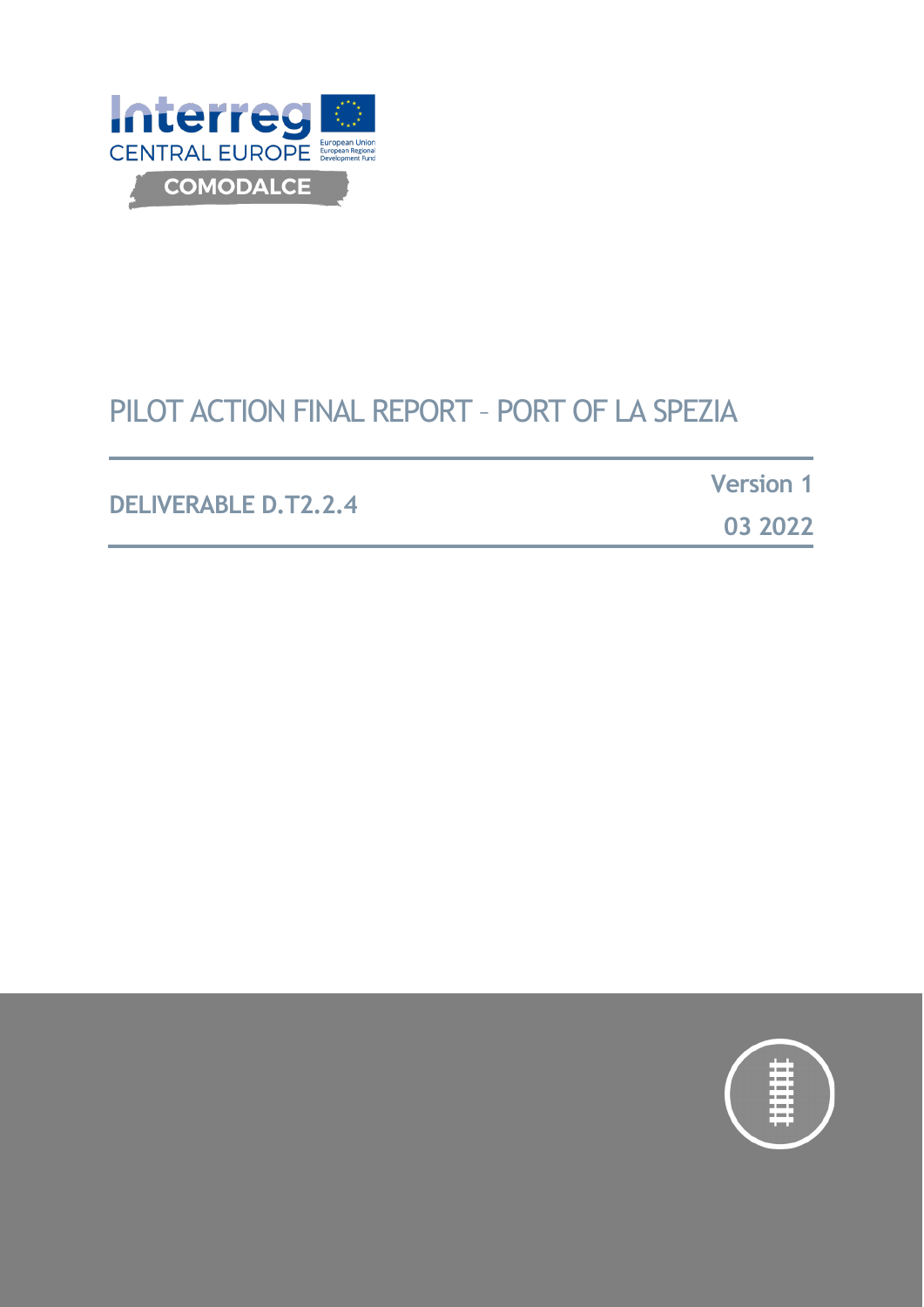# **Table of contents**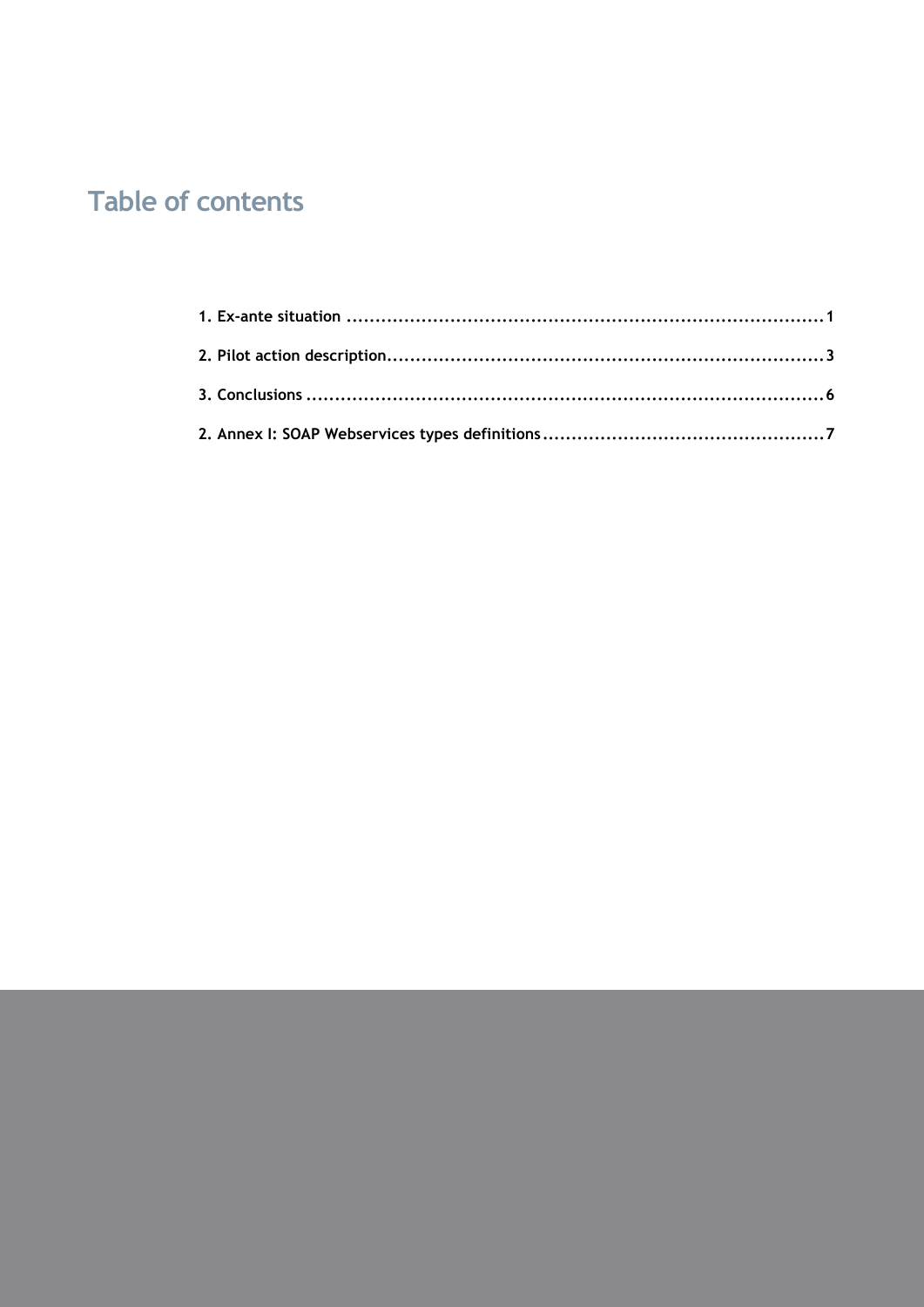

## <span id="page-2-0"></span>**1. Ex-ante situation**

In the last years the Port Authority of the Eastern Ligurian Sea has invested in the digitalization of logistics processes, exploiting the opportunities of European projects. Now the Port Authority has to combine together digitalization and sustainability in order to build a resilient port and logistics hub able to face the new challenges in this sector. For this reason, the Port Authority of the Eastern Ligurian Sea needs to improve the digital collaboration with all the port and logistics actors, strengthening the interoperability between the own IT systems and those of the others public and private administrations.

The railway connection between the port of La Spezia and the Rail-Road terminal of Verona (Zailog, PP02) is already characterized by frequent services. As we can see by the table coming from the M53 "Integrated planning of the railway shunting service in the port network of La Spezia and Marina di Carrara", the La Spezia-Verona service has a frequency of 5 trains/week.

| Treno/Gr.<br>carri | A/P | IF         | <b>MTO</b>    | Ora<br><b>Arrivo/Partenza</b> | Intervallo<br>Orario | Provenienza/<br><b>Destinazione</b> |    | Ma        | Me        | G | $\mathbf v$  | -S I     | D | Giorni<br>Soppressione | Ora<br><b>MAD</b><br>da IF<br>a ATI | Ora<br><b>MAD</b><br>da<br><b>ATI</b><br>a IF | Annotazioni | Via         |
|--------------------|-----|------------|---------------|-------------------------------|----------------------|-------------------------------------|----|-----------|-----------|---|--------------|----------|---|------------------------|-------------------------------------|-----------------------------------------------|-------------|-------------|
| 54105              | P   | <b>MDW</b> | <b>MEDLOG</b> | 9:30                          | $9 - 10$             | Verona Q.E.                         |    | Ma        | Me        |   | GIVI         | <b>S</b> |   |                        |                                     | 8:00                                          | <b>RID</b>  | Pisa        |
| 52113              | А   | <b>MDW</b> | <b>MEDLOG</b> | 23:05                         | $23 - 24$            | Verona Q.E.                         | L. | <b>Ma</b> | <b>Me</b> | G | $\mathbf{v}$ |          |   | Е                      | 23:20                               |                                               | <b>RID</b>  | <b>Pisa</b> |

*Table 1 - M53 planning – La Spezia – Verona trains*

Along this rail network connection, the ICT technologies could help to create a seamless logistics chain on the actual rail corridor between La Spezia and Verona on the SCANMED corridor. Scope of the Pilot Action within the COMODALCE project is sharing some train messages along the connection between La Spezia and Verona.



*Figure 1 – La Spezia TEN-T connections*

After the market analysis, the Eastern Ligurian Sea Port Authority therefore convened and conducted a series of conference calls with the actors involved: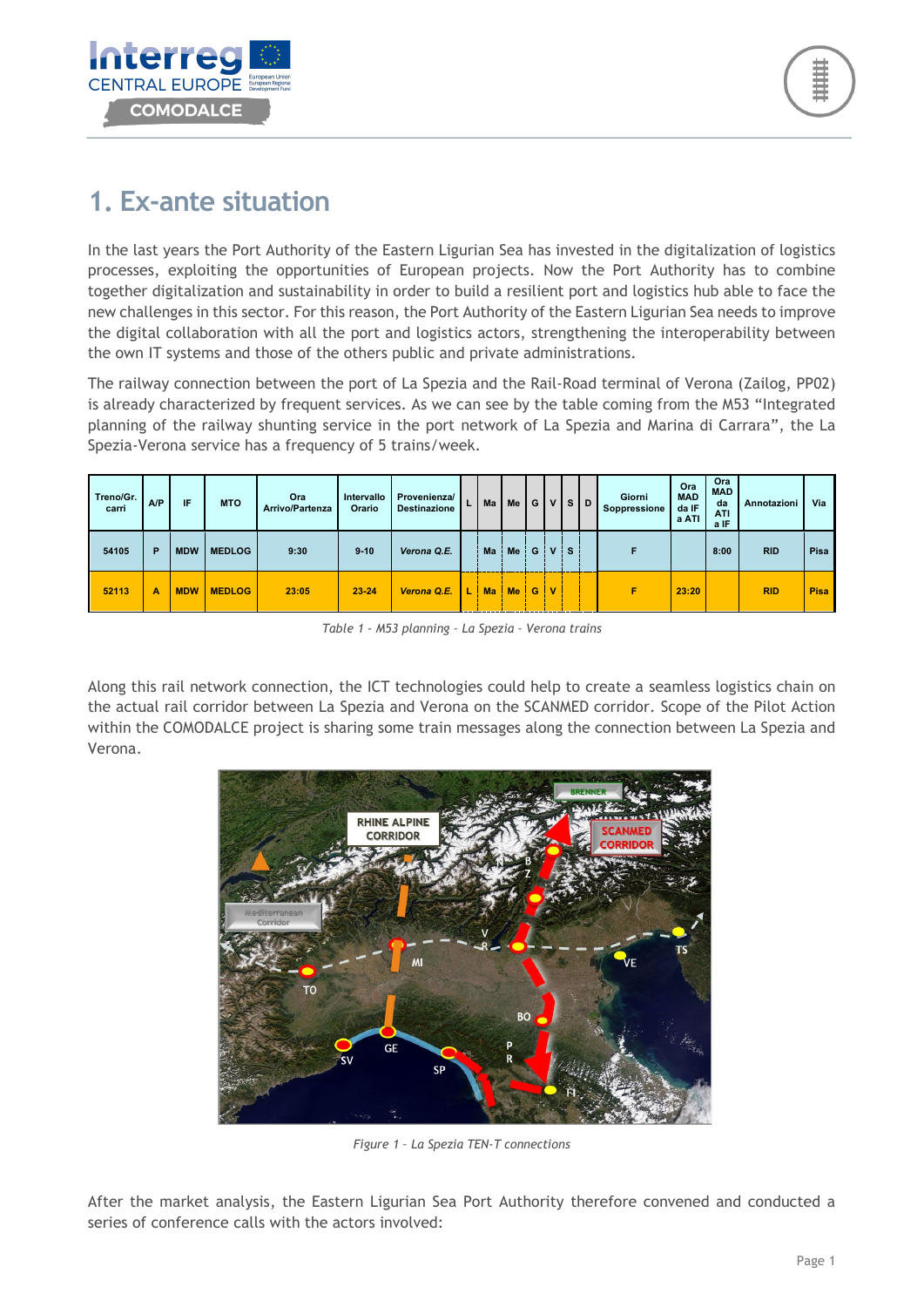



- The technology provider;
- **The Railway Company;**
- **The Multimodal Transport Operator;**
- The Port Terminal;
- **The Manager of the Inland Terminal in Verona.**

The steps made it possible to highlight the details of the feasibility of the Project and of the sub-activities included, bearing in mind the current operational context and the needs expressed by the operators themselves.

The port of La Spezia capitalized an ICT integrated platform for the management of the rail freight corridor La Spezia – Verona. This logistic corridor information pipeline (namely CMP – Corridor Management Plaform) represents one of the terrestrial extensions of the ICT systems already in use.



*Figure 2 – Corridor Management Platform architecture*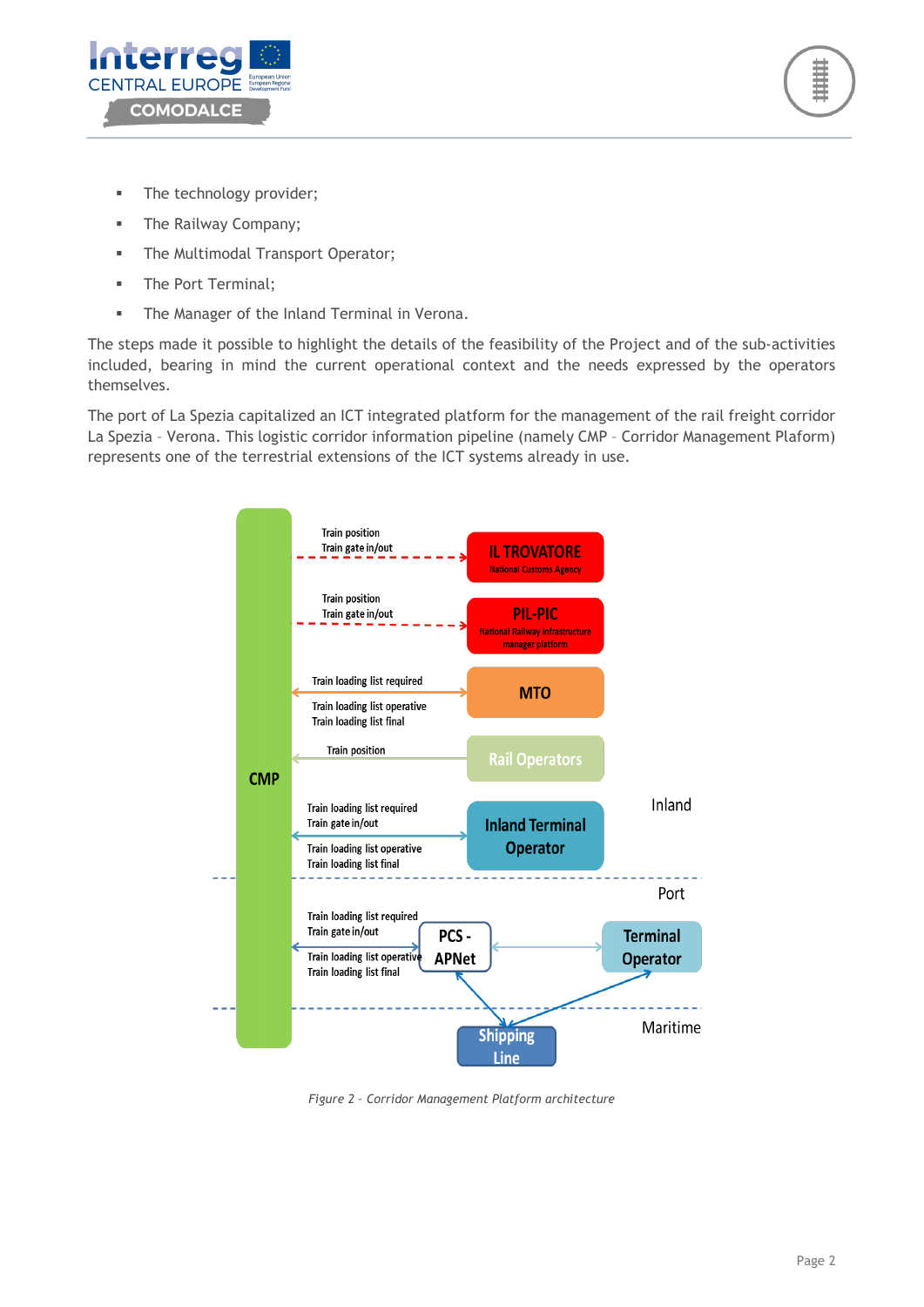

# <span id="page-4-0"></span>**2. Pilot action description**

As part of the COMODALCE European Project, aimed at the implementation of a pilot action consisting of the interoperability between the information systems of the supply chain actors operating on the La Spezia - Verona section, important advances were made, which made it possible to define in detail the operational and technical aspects of the data exchange, in line with the objectives of the Project.

Especially, it is emphasized that the COMODALCE Project fits punctually within an evolutionary context regarding the Port of La Spezia and its hinterland: the expansion of the **Corridor Management Platform**, a digital platform used by the Port Authority for the full digital management of information related to the railway customs corridors, will be expanded during the year, in order to cover all railway traffic to and from the Port, including new technological functions related to the operational and customs aspects of railway trains.



*Figure 3 – Information flows managed by the COMODALCE Pilot Action*

In this context, the COMODALCE project implemented a fully digitized information exchange between the players operating on the La Spezia - Verona railway section, in order to ensure a more efficient and effective information exchange, and to ensure greater added value to the intermodal corridor.

#### **Process features and technical details**

Below is provided a high-level view on the processes that fall within the domain of the Project, and on the flows exchanged by operators thanks to the new technological solution implemented.

Subsequently, indications are also provided about the technical specifications of the Services that will be implemented.

First, as previously reported, the COMODALCE Project aims to establish interoperability between Medlog (MTO), Medway (Railway Company), LCST (Port Terminal) and Terminali Italia (Inland Terminal), in Port Temporary Storage and the Inland one; with this in mind, interoperability with the IlTrovatore and AIDA platforms, both managed by ADM, is also envisaged.

For each flow implemented, the mediation of the Corridor Management Platform (CMP) is envisaged.

The following are the main points of the TO BE Process: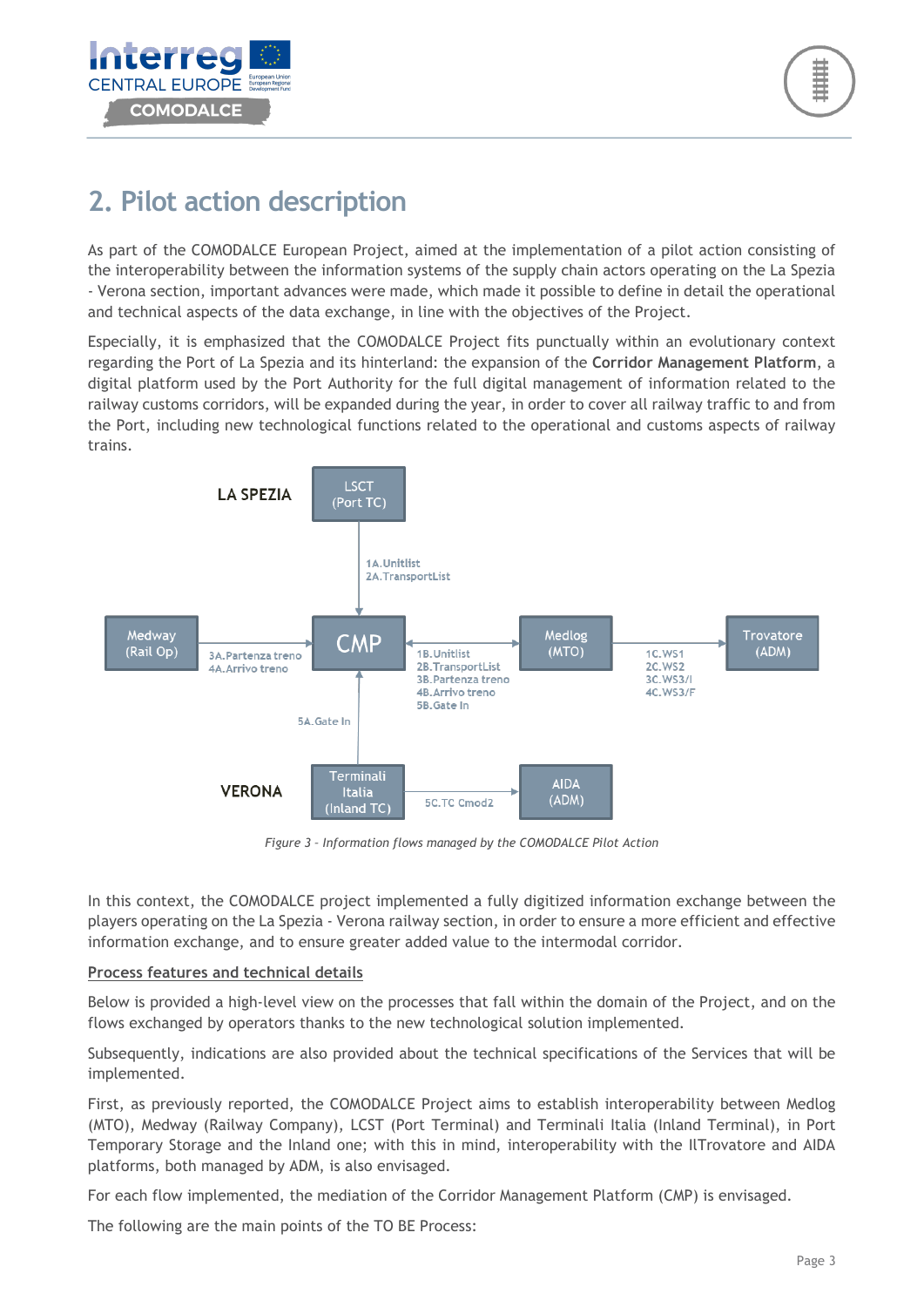

- 1. The MTO shares the railway Loading List with the CMP through the UnitList service; the Loading List is then forwarded by the CMP to the Port Terminal. At the same time, through the WS1 Service, the MTO communicates the same list to IlTrovatore, for the enabling of the ITUs in the Customs Corridor, receiving a result.
- 2. The Port Terminal shares the Train Composition with the CMP through the TransportList Service; the CMP forwards the Train Composition to the MTO. At the same time, through the WS2 Service (Mission Registration), the composition is sent to IlTrovatore, which returns a result.
- 3. The Railway Company communicates the Train Departure to the CMP, and the latter forwards the message to the MTO. The WS3 / I Service communicates the start of the Customs Mission to IlTrovatore.
- 4. The Railway Company communicates the Arrival Train at the destination station to the CMP, and the latter forwards the message to the MTO. The WS3 / F Service communicates the end of the Customs Mission to IlTrovatore.
- 5. The Inland Terminal communicates the Gate-In to the CMP, which forwards the message to the MTO. At the same time, the Inland Terminal uses the TC Mod2 Service to communicate the message to AIDA.

Data exchange between the CMP and the actors is implemented through a SOAP Webservice. Messages representing atomic events are implemented with the "SendEvent" element while more structured data is implemented with the "TransportList" element.

The SendEvent message relates an object with an event type, a location and a timestamp.

The TransportList message is composed by a header and a list of details. The header contains an identification of the message, the message type, identification of the sender and of the recipients and the common data of the message. Each detail element refer to a specific object and can contain a generic list of key-value pairs.

Through the systems implemented, the Customs Corridor can be managed in an automated and full digital way, pursuing criteria of interoperability between the actors, digitalization and standardization of flows, security of information and procedures, full visibility and monitoring of processes.

| <b>A &gt; REGISTRO ESTERO</b> |                       |                |            |                     |               |                |                  |            |                                                                             |                      |       |                             |                           |         |                |              |              | Benvenuto,                                    |       |                                                | Sede selezionata: TERMINALIITALIA Logout |                   |
|-------------------------------|-----------------------|----------------|------------|---------------------|---------------|----------------|------------------|------------|-----------------------------------------------------------------------------|----------------------|-------|-----------------------------|---------------------------|---------|----------------|--------------|--------------|-----------------------------------------------|-------|------------------------------------------------|------------------------------------------|-------------------|
|                               |                       |                |            |                     |               |                |                  |            |                                                                             | <b>FILTRI</b>        |       |                             |                           |         |                |              |              |                                               |       |                                                |                                          | $\qquad \qquad =$ |
| Partita: da                   |                       |                | a          |                     |               | Numero A3:     |                  |            | Marca:                                                                      |                      |       |                             |                           | O a     |                |              |              |                                               |       |                                                | <b>Interreged</b>                        |                   |
| Data dal                      |                       | $\omega$       | al         |                     | $\omega$      |                | Num Doc Scarico: |            |                                                                             | Residui:             |       |                             |                           |         |                |              |              |                                               |       |                                                | COMODALCE                                |                   |
| $+ Crea$                      |                       |                |            |                     |               |                |                  |            | $(1$ OF 2)                                                                  | $\sim$<br><b>COL</b> |       | $1$ $2$ $3$ $3$             | $50 \vee$                 | H       |                |              |              |                                               |       |                                                |                                          |                   |
|                               |                       | <b>PARTITA</b> | <b>MRN</b> | <b>NUMERO</b><br>A3 | <b>CIN A3</b> | <b>DATA A3</b> | <b>SINGOLO</b>   | A3         | <b>SCADENZA TIPO DOC DOCUMENT DATA DOC</b><br>PRECEDENT PRECEDENT PRECEDENT |                      | COLLI | <b>PESO</b><br><b>LORDO</b> | <b>MEZZO</b><br>TRASPORTO | ORIGINE | <b>POLIZZA</b> | <b>MERCE</b> | <b>MARCA</b> | <b>TIPOLOGIA</b><br><b>TRASPORTO GIACENZA</b> | PEZZI | <b>PESO</b><br><b>LORDO</b><br><b>GIACENZA</b> | <b>DATA</b><br><b>REGISTRAZ</b>          | <b>NOTE</b>       |
|                               | $\blacksquare$        | nnn            |            | nn                  |               | 15/02/2022     |                  | 16/05/2022 |                                                                             |                      | nn    | 100                         |                           |         |                |              |              | terra                                         | nn    | 100                                            |                                          |                   |
|                               | (→                    | nnn            |            | nn                  |               | 15/02/2022     |                  | 16/05/2022 |                                                                             |                      | nn    | 100                         |                           |         |                |              |              | terra                                         | nn    | 100                                            |                                          |                   |
|                               | (→                    | nnn            |            | nn                  |               | 15/02/2022     |                  | 16/05/2022 |                                                                             |                      | nn    | 100                         |                           |         |                |              |              | terra                                         | nn    | 100                                            |                                          |                   |
|                               | $\blacktriangleright$ | nnn            |            | nn                  |               | 15/02/2022     |                  | 16/05/2022 |                                                                             |                      | nn    | 100                         |                           |         |                |              |              | terra                                         | nn    | 100                                            |                                          |                   |
|                               | (→                    | nnn            |            | nn                  |               | 15/02/2022     |                  | 16/05/2022 |                                                                             |                      | nn    | 100                         |                           |         |                |              |              | terra                                         | nn    | 100                                            |                                          |                   |
|                               | (+                    | nnn            |            | nn                  |               | 15/02/2022     |                  | 16/05/2022 |                                                                             |                      | nn    | 100                         |                           |         |                |              |              | terra                                         | nn    | 100                                            |                                          |                   |
|                               | [➡                    | nnn            |            | nn                  |               | 15/02/2022     |                  | 16/05/2022 |                                                                             |                      | nn    | 100                         |                           |         |                |              |              | terra                                         | nn    | 100                                            |                                          |                   |
|                               |                       | nnn            |            | nn                  |               | 15/02/2022     |                  | 16/05/2022 |                                                                             |                      | nn    | 100                         |                           |         |                |              |              | terra                                         | nn    | 100                                            |                                          |                   |

*Figure 4 – Inland terminal operators Dashboard*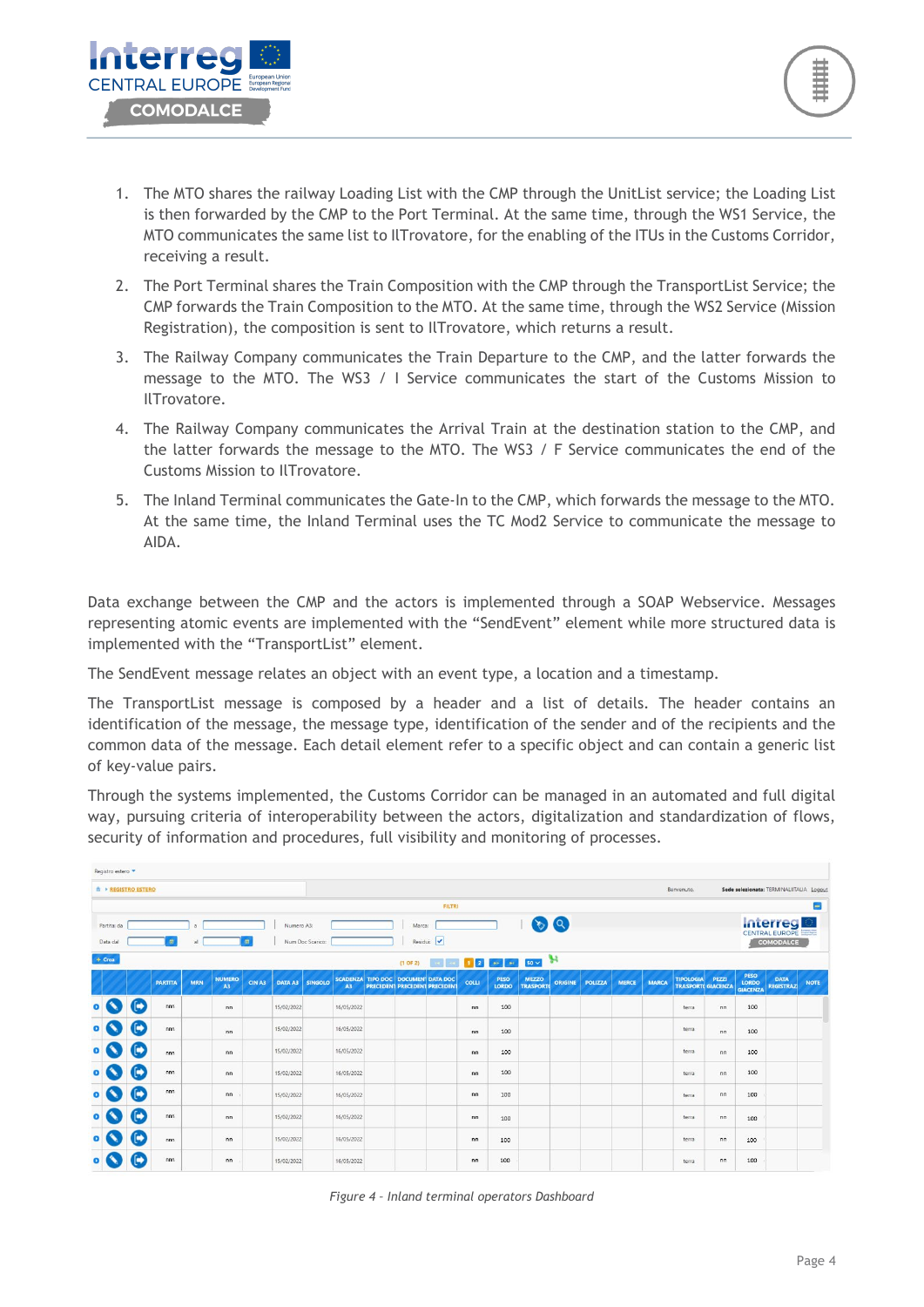

From its monitoring dashboard, the Inland Terminal can monitor in real time the status of its own customs temporary storage warehouse, through the indication of the remaining consignments, and an articulated series of information about the latter.

| 飂                                         |                         |                            |                                                           |                                                           |                              |                                           |                   |                  |                                                                     |                  |                                                                           |            |                                      |                 |                                                |                                          |                                  |
|-------------------------------------------|-------------------------|----------------------------|-----------------------------------------------------------|-----------------------------------------------------------|------------------------------|-------------------------------------------|-------------------|------------------|---------------------------------------------------------------------|------------------|---------------------------------------------------------------------------|------------|--------------------------------------|-----------------|------------------------------------------------|------------------------------------------|----------------------------------|
| Procedure di emergenza - Milos eCustoms - |                         |                            |                                                           |                                                           |                              |                                           |                   |                  |                                                                     |                  |                                                                           |            |                                      |                 |                                                |                                          |                                  |
|                                           | <b>A &gt; DASHEOARD</b> |                            |                                                           |                                                           |                              |                                           |                   |                  |                                                                     |                  |                                                                           |            |                                      |                 | Benvenuto, support                             |                                          |                                  |
|                                           |                         |                            |                                                           |                                                           |                              |                                           |                   | <b>FILTRI</b>    |                                                                     |                  |                                                                           |            |                                      |                 |                                                |                                          | Ξ                                |
| Id Container:<br>Mese riferimento: Marzo  |                         |                            | Numero A3:<br>Porto Sbarco:<br>Anno riferimento: dal 2022 | Emissione A3:<br>Viaming                                  | Quadrimestral inviati<br>No. | Id Uirnet:<br>D Viaggio Treno:<br>$\sim$  |                   | Stato Container: | In Arrivo<br>In TC portuale<br>In viaggio                           | Stato operativo: | Fiusso Arrivi importato<br><b>ETA-ATA PCS</b><br>Flusso Booking importato |            | Refresh                              |                 | <b>Interreg</b><br>CENTRAL EUROPE<br>COMODALCE |                                          |                                  |
| Gestione Garanzia                         |                         |                            |                                                           |                                                           |                              |                                           |                   |                  | giorni del <mark>11</mark> del <mark>11</mark> del 10 del 10 del 10 |                  |                                                                           |            |                                      |                 |                                                |                                          |                                  |
| <b>PRG INT</b><br>۰                       | <b>PRG DOG</b>          | <b>STATO CTR</b>           | <b>STATO OPERATIVO</b>                                    |                                                           | <b>TIPOLOGIA CORRIDOIO</b>   | <b>COMPAGNIA DI</b><br><b>NAVIGAZIONE</b> | <b>SIGLA CNTR</b> | <b>TIPO CNTR</b> | <b>LETTUTA OCR</b>                                                  | PORTO DI SBARCO  | <b>NOME NAVE</b>                                                          | <b>ETA</b> | <b>TERMINAL</b><br><b>INTERMEDIO</b> | <b>DATA MMA</b> | <b>NUMERO MMA</b>                              | <b>CODICE UFFICIO</b><br><b>EMISSION</b> | <b>DATA</b><br><b>REGISTRAZI</b> |
| 2022/1                                    |                         | Gh<br>In TC Finico         | Dialogo AIDA C                                            | $\mathcal{C}$                                             |                              |                                           |                   | 2200             |                                                                     | <b>ITSPE</b>     | $\sim$                                                                    | 19/01/3018 |                                      |                 |                                                | 068100                                   | aunsnoss.                        |
| $0$ 2022/2                                |                         | - 3<br>Gh<br>In TC Finico  | Dialogo AIDA C                                            | $\mathcal{C}$                                             | Q                            |                                           |                   | 2200             |                                                                     | <b>ITSPE</b>     | r.                                                                        | 19/01/2018 |                                      |                 |                                                | 068100                                   | <b>ALIAR GASS</b>                |
| $0$ 2022/3                                |                         | - -<br>dia.<br>In TC Faice | Dialogo AIDA C                                            | $\mathcal{C}% _{M_{1},M_{2}}^{\alpha,\beta}(\varepsilon)$ | Ř                            |                                           |                   | 2200             |                                                                     | ITSPE            |                                                                           | 10/AC/SACE |                                      |                 |                                                | 068100                                   | ALIAS (SASS)                     |
| 2022/4                                    |                         | - 3<br>m<br>In TC Fisico   | Dialogo AIDA C                                            | $\mathcal C$                                              | Q                            |                                           |                   | 2200             |                                                                     | <b>ITSPE</b>     |                                                                           | 10 minutes |                                      |                 |                                                | 068100                                   | ASIAS CASS                       |
| 2022/5                                    |                         | dik<br>In TC Fisico        | Dialogo AIDA C                                            | $\mathcal{O} \triangle$                                   | Q                            |                                           |                   | 2200             |                                                                     | <b>ITSPE</b>     |                                                                           | Ligannon.  |                                      |                 |                                                | 068100                                   | ALCOHOL: NAME                    |
|                                           |                         | $60\,$                     | Dialogo AIDA C                                            | $\mathcal{O} \triangle$                                   | õ                            |                                           |                   | 2200             |                                                                     | <b>ITSPE</b>     |                                                                           | 19/06/2019 |                                      |                 |                                                | 068100                                   | 01/03/2022                       |

*Figure 5 – Multimodal Transport Operator Dashboard*

From its interactive dashboard, the Customs Mission Manager (MTO) can monitor in real time the Units entrusted to it for the movement between the Port and Inland Temporary Storage. The Dashboard includes various information regarding the units to ensure full visibility and control, such as customs status, operational status, shipping company, container number, weight, ship ETA, Inland terminal, MMA number and date, registration date.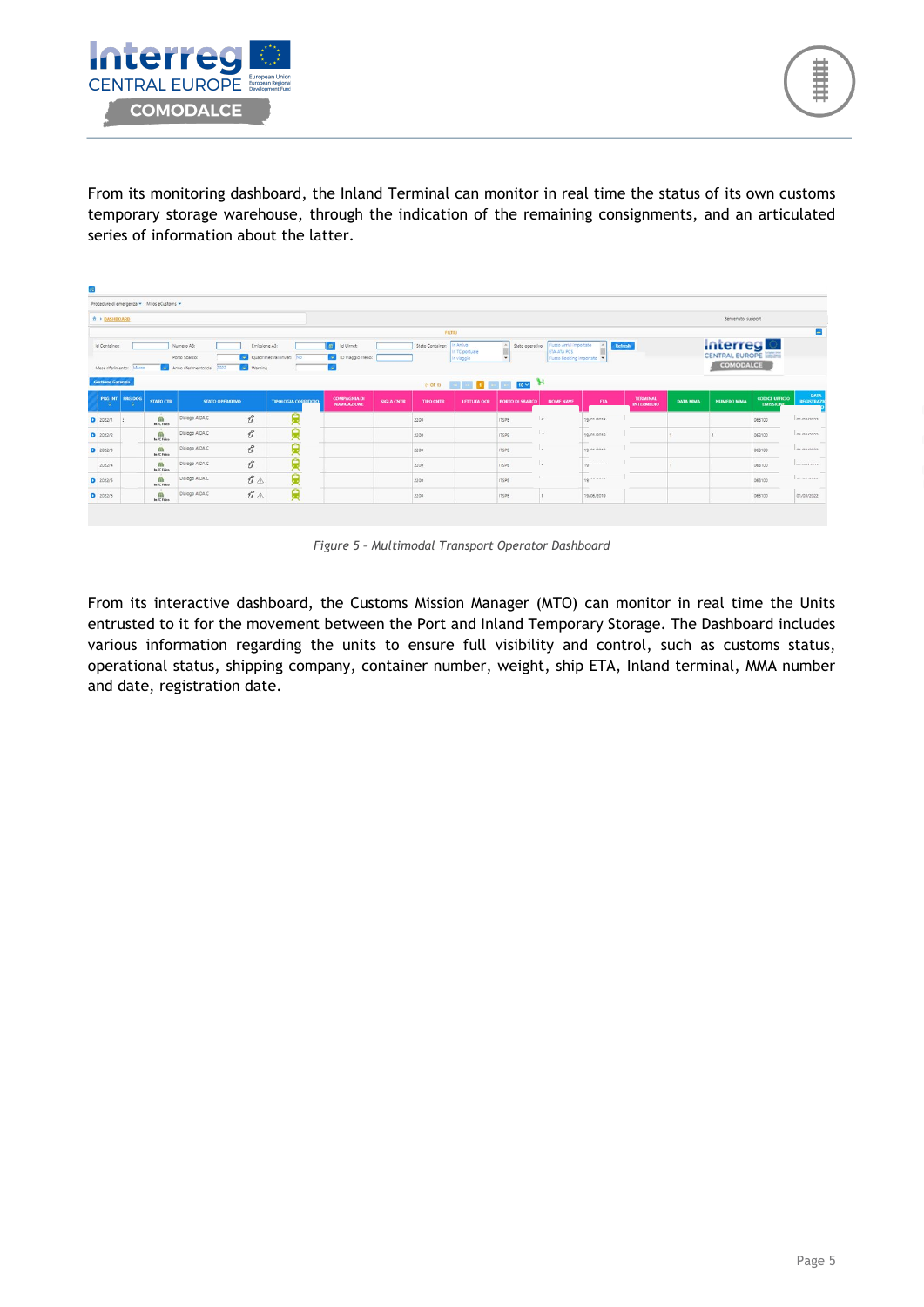



## <span id="page-7-0"></span>**3. Conclusions**

The COMODALCE Pilot Action tests showed several improvements within the logistic process, such as:

- better efficiency and flexibility of the processes, quality of information, goods traceability, and reduction of administrative costs and attribution errors;
- deeper integration and the information sharing between the different stakeholders of the entire logistic chain;
- more security and reliability by offering standardized and qualified services;
- interoperability ensured by implementing standard procedures for the information exchange;
- more and better services to the logistic corridor stakeholders in order to exploit economies of scale and be more competitive from an operating and economic point of view;
- reduction of the transport costs per unit;
- Reduction of cargo handling time.

The following table gives an overall qualitative impact assessment of the Pilot Action:

| <b>Benefits</b>                                                                                                                                                                                                             | <b>Qualitative evaluation</b>                                                                                                       |  |  |  |  |  |  |  |
|-----------------------------------------------------------------------------------------------------------------------------------------------------------------------------------------------------------------------------|-------------------------------------------------------------------------------------------------------------------------------------|--|--|--|--|--|--|--|
| Improve the efficiency and flexibility of<br>processes, the quality of real-time information<br>and traceability of cargo, reducing administrative<br>costs and procedural errors.                                          | Very important - CMP framework reduce<br>administrative costs and improve the quality<br>of real time information.                  |  |  |  |  |  |  |  |
| Improve the integration and sharing of<br>information between different actors in the<br>logistics chain.                                                                                                                   | Very important - The CMP framework connect<br>the actors operating systems involved in the<br>process by using specific connectors. |  |  |  |  |  |  |  |
| Increase visibility and predictability throughout<br>the transport chain - Boosting reducing costs of<br>production / stock, as well as the logistics costs,<br>multimodal optimized<br>offering<br>transport<br>solutions. | Important - CMP efficiency has a positive<br>on the small/medium<br>impact<br>actors<br>potentially involved in the process.        |  |  |  |  |  |  |  |
| Improve security transparency and reliability,<br>offering standardized and qualified services.                                                                                                                             | Important - It is the basis of the relationship<br>between the partners involved in<br>the<br>transport chain.                      |  |  |  |  |  |  |  |
| Provide<br>IT.<br>support services<br>to<br>ensure<br>interoperability and implement standard<br>procedures and mechanisms for data exchange<br>Table 2. Bilat Action qualitative impact assessment                         | Very important - Standardization, exchange<br>and interoperability are needed in the whole<br>transport chain operations.           |  |  |  |  |  |  |  |

*Table 2 – Pilot Action qualitative impact assessment*

The development of functionalities of the Corridor Management Platform, Pilot Action of the COMODALCE project for the port of La Spezia, is satisfying this wish list of pre-identified ICT measures. The operators involved along the supply chain shared their needs the detailed analysis of the information flows of the actual IT systems managed by the companies involved and the design of the new solution through the COMODALCE Pilot Action.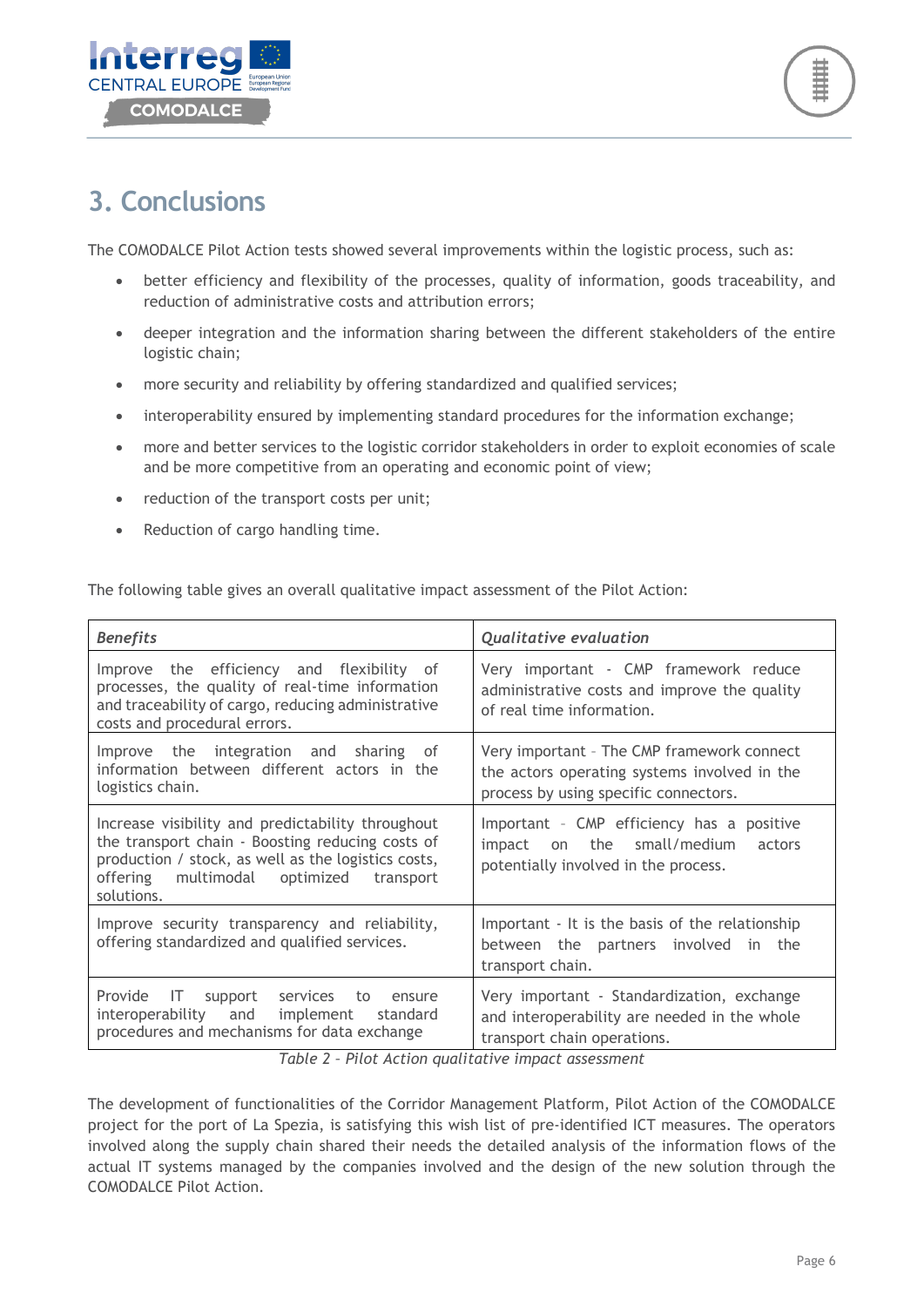



## <span id="page-8-0"></span>**2. Annex I: SOAP Webservices types definitions**

#### In this section the messages definition is reported.

<xs:schema attributeFormDefault="unqualified" elementFormDefault="unqualified" targetNamespace="http://webservice.tt.cap.it/" xmlns:tns="http://webservice.tt.cap.it/" xmlns:xs="http://www.w3.org/2001/XMLSchema"> <xs:element name="basicAuthenticate" type="tns:basicAuthenticate"/> <xs:element name="basicAuthenticateResponse" type="tns:basicAuthenticateResponse"/> <xs:element name="closeCycle" type="tns:closeCycle"/> <xs:element name="closeCycleResponse" type="tns:closeCycleResponse"/> <xs:element name="getEventSites" type="tns:getEventSites"/> <xs:element name="getEventSitesResponse" type="tns:getEventSitesResponse"/> <xs:element name="getEvents" type="tns:getEvents"/> <xs:element name="getEventsResponse" type="tns:getEventsResponse"/> <xs:element name="getObjectTypes" type="tns:getObjectTypes"/> <xs:element name="getObjectTypesResponse" type="tns:getObjectTypesResponse"/> <xs:element name="getQueueStatus" type="tns:getQueueStatus"/> <xs:element name="getQueueStatusResponse" type="tns:getQueueStatusResponse"/> <xs:element name="getSets" type="tns:getSets"/> <xs:element name="getSetsResponse" type="tns:getSetsResponse"/> <xs:element name="getTrainList" type="tns:getTrainList"/> <xs:element name="getTrainListResponse" type="tns:getTrainListResponse"/> <xs:element name="getTransportList" type="tns:getTransportList"/> <xs:element name="getTransportListResponse" type="tns:getTransportListResponse"/> <xs:element name="getUsers" type="tns:getUsers"/> <xs:element name="getUsersInfo" type="tns:getUsersInfo"/> <xs:element name="getUsersInfoResponse" type="tns:getUsersInfoResponse"/> <xs:element name="getUsersResponse" type="tns:getUsersResponse"/> <xs:element name="getYardPosition" type="tns:getYardPosition"/> <xs:element name="getYardPositionResponse" type="tns:getYardPositionResponse"/> <xs:element name="importTransportList" type="tns:importTransportList"/> <xs:element name="importTransportListResponse" type="tns:importTransportListResponse"/> <xs:element name="openCycle" type="tns:openCycle"/> <xs:element name="openCycleResponse" type="tns:openCycleResponse"/> <xs:element name="sendEvent" type="tns:sendEvent"/> <xs:element name="sendEventByInspection" type="tns:sendEventByInspection"/> <xs:element name="sendEventByInspectionResponse" type="tns:sendEventByInspectionResponse"/> <xs:element name="sendEventByOffset" type="tns:sendEventByOffset"/> <xs:element name="sendEventByOffsetResponse" type="tns:sendEventByOffsetResponse"/> <xs:element name="sendEventResponse" type="tns:sendEventResponse"/> <xs:element name="sendNotification" type="tns:sendNotification"/> <xs:element name="sendNotificationResponse" type="tns:sendNotificationResponse"/> <xs:element name="setExportedTrainList" type="tns:setExportedTrainList"/> <xs:element name="setExportedTrainListResponse" type="tns:setExportedTrainListResponse"/> <xs:element name="setRelation" type="tns:setRelation"/> <xs:element name="setRelationResponse" type="tns:setRelationResponse"/> <xs:element name="test" type="tns:test"/> <xs:element name="testResponse" type="tns:testResponse"/> <xs:complexType name="getTrainList"> <xs:sequence> <xs:element minOccurs="0" name="inputTrainList" type="tns:inputTrainList"/> </xs:sequence> </xs:complexType> <xs:complexType name="inputTrainList"> <xs:complexContent> <xs:extension base="tns:inputBase"> <xs:sequence> <xs:element minOccurs="0" name="callId" type="xs:string"/> <xs:element minOccurs="0" name="exported" type="xs:string"/>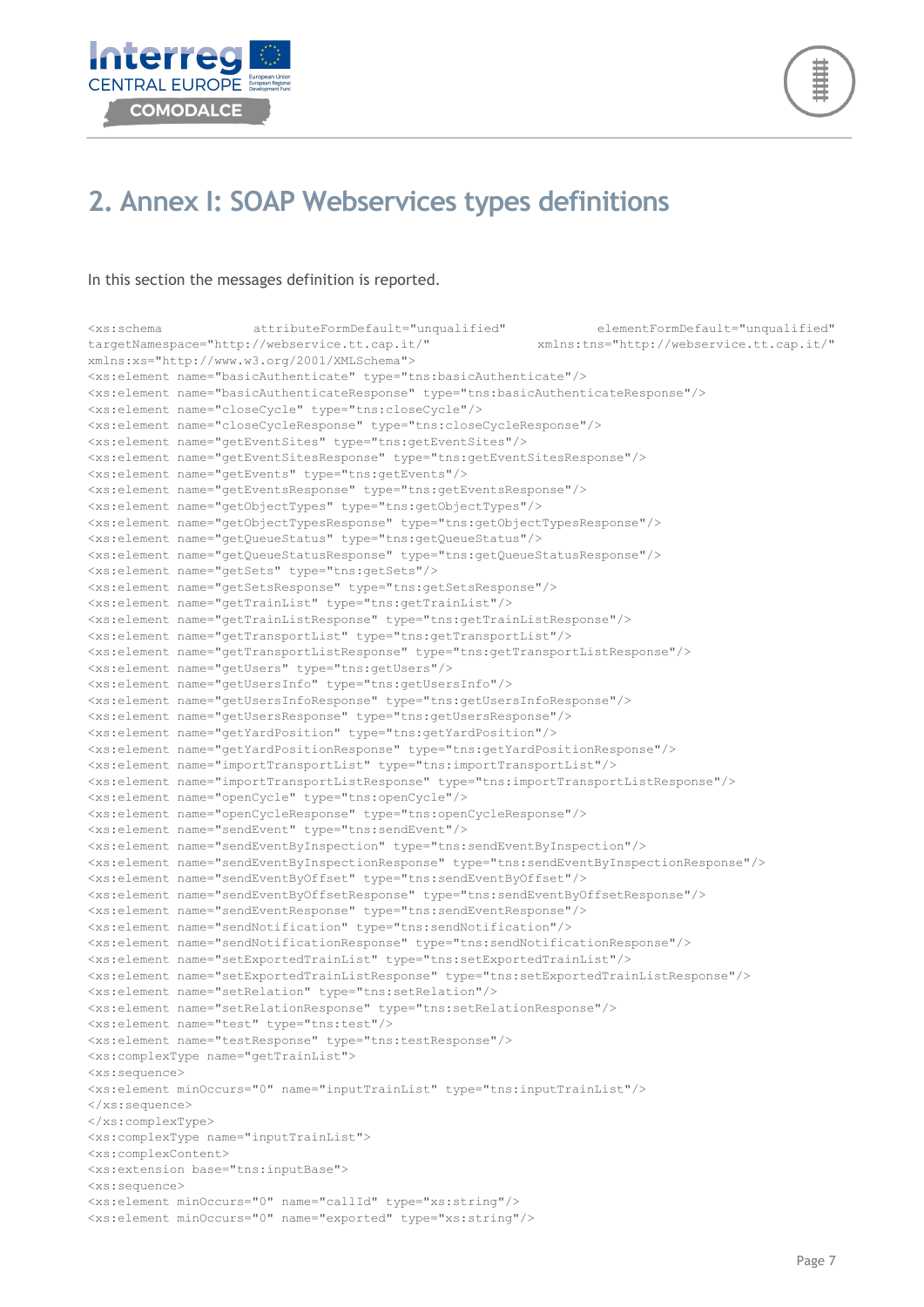```
Interreg
CENTRAL EUROPE
   COMODALCE
```


```
<xs:element minOccurs="0" name="fromEta" type="xs:string"/>
<xs:element minOccurs="0" name="requestTime" type="xs:string"/>
<xs:element minOccurs="0" name="toEta" type="xs:string"/>
</xs:sequence>
</xs:extension>
</xs:complexContent>
</xs:complexType>
<xs:complexType name="inputBase">
<xs:complexContent>
<xs:extension base="tns:baseBean">
<xs:sequence>
<xs:element minOccurs="0" name="keyToSearch" type="xs:string"/>
<xs:element minOccurs="0" name="messageDateTime" type="xs:string"/>
<xs:element minOccurs="0" name="messageId" type="xs:long"/>
</xs:sequence>
</xs:extension>
</xs:complexContent>
</xs:complexType>
<xs:complexType name="baseBean">
<xs:sequence/>
</xs:complexType>
<xs:complexType name="getTrainListResponse">
<xs:sequence>
<xs:element minOccurs="0" name="return" type="tns:outputTrainList"/>
</xs:sequence>
</xs:complexType>
<xs:complexType name="outputTrainList">
<xs:complexContent>
<xs:extension base="tns:outputBase">
<xs:sequence>
<xs:element maxOccurs="unbounded" minOccurs="0" name="trainList" nillable="true" 
type="tns:bTrainListBean"/>
</xs:sequence>
</xs:extension>
</xs:complexContent>
</xs:complexType>
<xs:complexType name="outputBase">
<xs:complexContent>
<xs:extension base="tns:baseBean">
<xs:sequence>
<xs:element minOccurs="0" name="returnCode" type="xs:string"/>
<xs:element minOccurs="0" name="returnDateTime" type="xs:string"/>
<xs:element minOccurs="0" name="returnDescription" type="xs:string"/>
<xs:element minOccurs="0" name="returnId" type="xs:long"/>
</xs:sequence>
</xs:extension>
</xs:complexContent>
</xs:complexType>
<xs:complexType name="bTrainListBean">
<xs:complexContent>
<xs:extension base="tns:baseBean">
<xs:sequence>
<xs:element minOccurs="0" name="ata" type="xs:dateTime"/>
<xs:element minOccurs="0" name="atd" type="xs:dateTime"/>
<xs:element minOccurs="0" name="callId" type="xs:string"/>
<xs:element minOccurs="0" name="callStatus" type="xs:string"/>
<xs:element minOccurs="0" name="closeTime" type="xs:dateTime"/>
<xs:element minOccurs="0" name="descrizione" type="xs:string"/>
<xs:element minOccurs="0" name="eta" type="xs:dateTime"/>
<xs:element minOccurs="0" name="etd" type="xs:dateTime"/>
<xs:element minOccurs="0" name="id" type="xs:int"/>
<xs:element minOccurs="0" name="openTime" type="xs:dateTime"/>
<xs:element minOccurs="0" name="train" type="xs:string"/>
                                                         mame="trainListDetail" nillable="true"
type="tns:bTrainListDetailBean"/>
```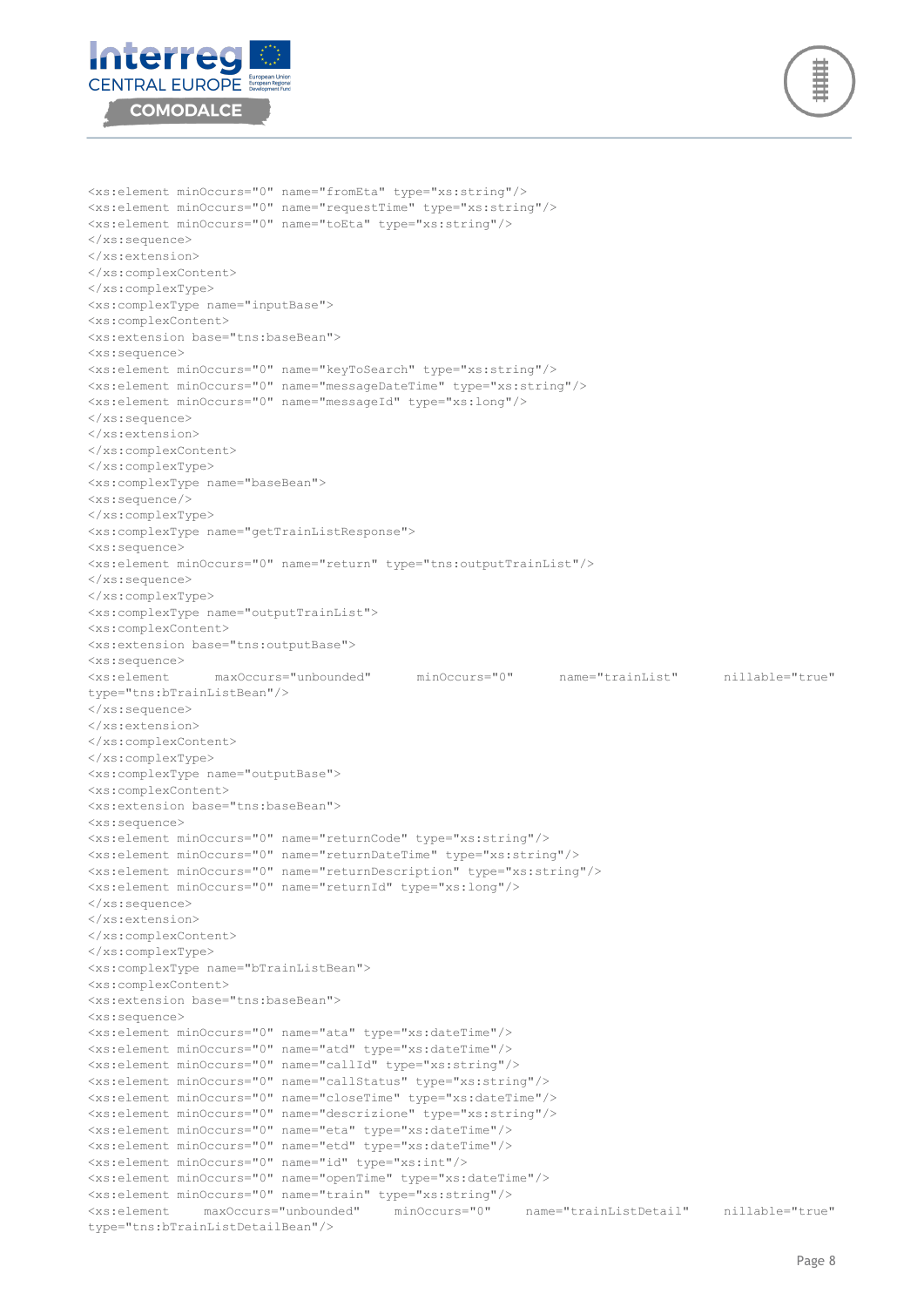



```
</xs:sequence>
</xs:extension>
</xs:complexContent>
</xs:complexType>
<xs:complexType name="bTrainListDetailBean">
<xs:complexContent>
<xs:extension base="tns:baseBean">
<xs:sequence>
<xs:element minOccurs="0" name="booking" type="xs:string"/>
<xs:element minOccurs="0" name="car" type="xs:string"/>
<xs:element minOccurs="0" name="carType" type="xs:string"/>
<xs:element minOccurs="0" name="carWeight" type="xs:string"/>
<xs:element minOccurs="0" name="containerId" type="xs:string"/>
<xs:element minOccurs="0" name="containerType" type="xs:string"/>
<xs:element minOccurs="0" name="esealId" type="xs:string"/>
<xs:element minOccurs="0" name="forwarder" type="xs:string"/>
<xs:element minOccurs="0" name="fullEmpty" type="xs:string"/>
<xs:element minOccurs="0" name="goods" type="xs:string"/>
<xs:element minOccurs="0" name="grossWeight" type="xs:string"/>
<xs:element minOccurs="0" name="imdg" type="xs:string"/>
<xs:element minOccurs="0" name="loadStatus" type="xs:string"/>
<xs:element minOccurs="0" name="mainVessel" type="xs:string"/>
<xs:element minOccurs="0" name="oog" type="xs:string"/>
<xs:element minOccurs="0" name="operator" type="xs:string"/>
<xs:element minOccurs="0" name="otherEsealId" type="xs:string"/>
<xs:element minOccurs="0" name="pod" type="xs:string"/>
<xs:element minOccurs="0" name="position" type="xs:string"/>
</xs:sequence>
</xs:extension>
</xs:complexContent>
</xs:complexType>
<xs:complexType name="sendEventByOffset">
<xs:sequence>
<xs:element minOccurs="0" name="InputEventByOffset" type="tns:inputEventByOffset"/>
</xs:sequence>
</xs:complexType>
<xs:complexType name="inputEventByOffset">
<xs:complexContent>
<xs:extension base="tns:inputEvent">
<xs:sequence>
<xs:element minOccurs="0" name="offsetTime" type="xs:string"/>
</xs:sequence>
</xs:extension>
</xs:complexContent>
</xs:complexType>
<xs:complexType name="inputEvent">
<xs:complexContent>
<xs:extension base="tns:inputBase">
<xs:sequence>
<xs:element minOccurs="0" name="event" type="xs:string"/>
<xs:element minOccurs="0" name="eventSite" type="xs:string"/>
                                      minOccurs="0" name="inputEventFields" nillable="true"
type="tns:inputEventFields"/>
<xs:element minOccurs="0" name="localTime" type="xs:string"/>
<xs:element minOccurs="0" name="objectInfo" type="tns:objectInfo"/>
<xs:element minOccurs="0" name="source" type="xs:string"/>
<xs:element minOccurs="0" name="gPSCoordinates" type="xs:string"/>
</xs:sequence>
</xs:extension>
</xs:complexContent>
</xs:complexType>
<xs:complexType name="inputEventFields">
<xs:sequence>
<xs:element minOccurs="0" name="fieldCode" type="xs:string"/>
<xs:element minOccurs="0" name="fieldForced" type="xs:string"/>
```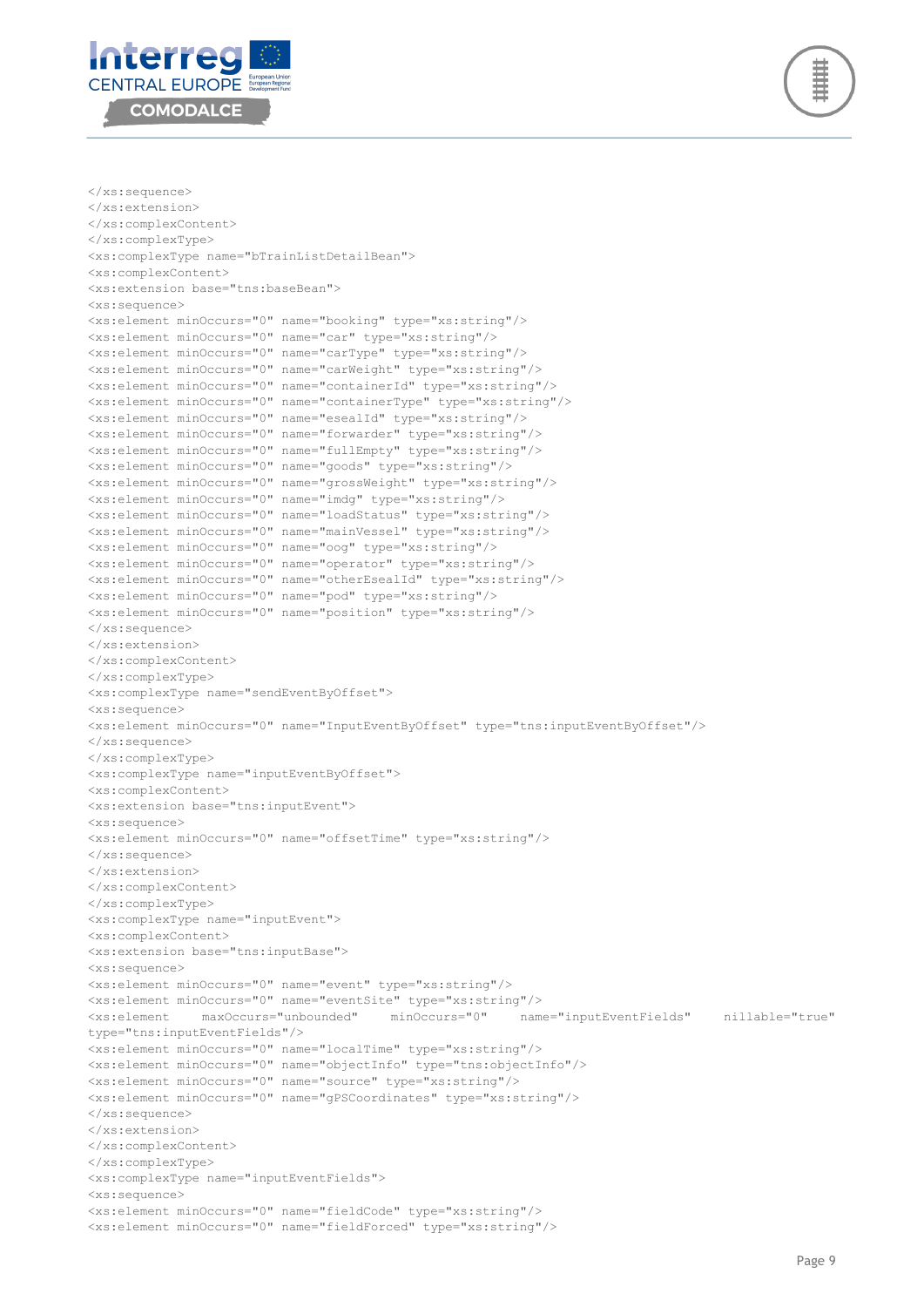

```
<xs:complexType name="inputEventFieldsExt">
<xs:sequence>
<xs:element minOccurs="0" name="fieldCode" type="xs:string"/>
<xs:element minOccurs="0" name="fieldForced" type="xs:string"/>
<xs:element minOccurs="0" name="fieldValue" type="xs:string"/>
</xs:sequence>
</xs:complexType>
<xs:complexType name="objectInfo">
<xs:complexContent>
<xs:extension base="tns:baseBean">
<xs:sequence>
<xs:element minOccurs="0" name="code" type="xs:string"/>
<xs:element minOccurs="0" name="type" type="xs:string"/>
</xs:sequence>
</xs:extension>
</xs:complexContent>
</xs:complexType>
<xs:complexType name="sendEventByOffsetResponse">
<xs:sequence>
<xs:element minOccurs="0" name="return" type="tns:outputBase"/>
</xs:sequence>
</xs:complexType>
<xs:complexType name="closeCycle">
<xs:sequence>
<xs:element minOccurs="0" name="inputCycle" type="tns:inputCycle"/>
</xs:sequence>
</xs:complexType>
<xs:complexType name="inputCycle">
<xs:complexContent>
<xs:extension base="tns:inputBase">
<xs:sequence>
<xs:element minOccurs="0" name="BPROCESSIId" type="xs:string"/>
<xs:element minOccurs="0" name="endCycle" type="xs:string"/>
<xs:element minOccurs="0" name="objectInfo" type="tns:objectInfo"/>
<xs:element minOccurs="0" name="source" type="xs:string"/>
<xs:element minOccurs="0" name="startCycle" type="xs:string"/>
</xs:sequence>
</xs:extension>
</xs:complexContent>
</xs:complexType>
<xs:complexType name="closeCycleResponse">
<xs:sequence>
<xs:element minOccurs="0" name="return" type="tns:outputBase"/>
</xs:sequence>
</xs:complexType>
<xs:complexType name="test">
<xs:sequence/>
</xs:complexType>
<xs:complexType name="testResponse">
<xs:sequence>
<xs:element minOccurs="0" name="return" type="xs:string"/>
</xs:sequence>
</xs:complexType>
<xs:complexType name="sendEvent">
<xs:sequence>
<xs:element minOccurs="0" name="inputEvent" type="tns:inputEvent"/>
</xs:sequence>
</xs:complexType>
<xs:complexType name="sendEventResponse">
<xs:sequence>
```
<xs:element minOccurs="0" name="fieldValue" type="xs:string"/>

<xs:element maxOccurs="unbounded" minOccurs="0" name="inputEventFieldsExt" nillable="true"



type="tns:inputEventFieldsExt"/>

</xs:sequence> </xs:complexType>

$$
\left(\begin{matrix} \begin{matrix} \frac{1}{2} \\ \frac{1}{2} \end{matrix} \\ \frac{1}{2} \end{matrix} \right)
$$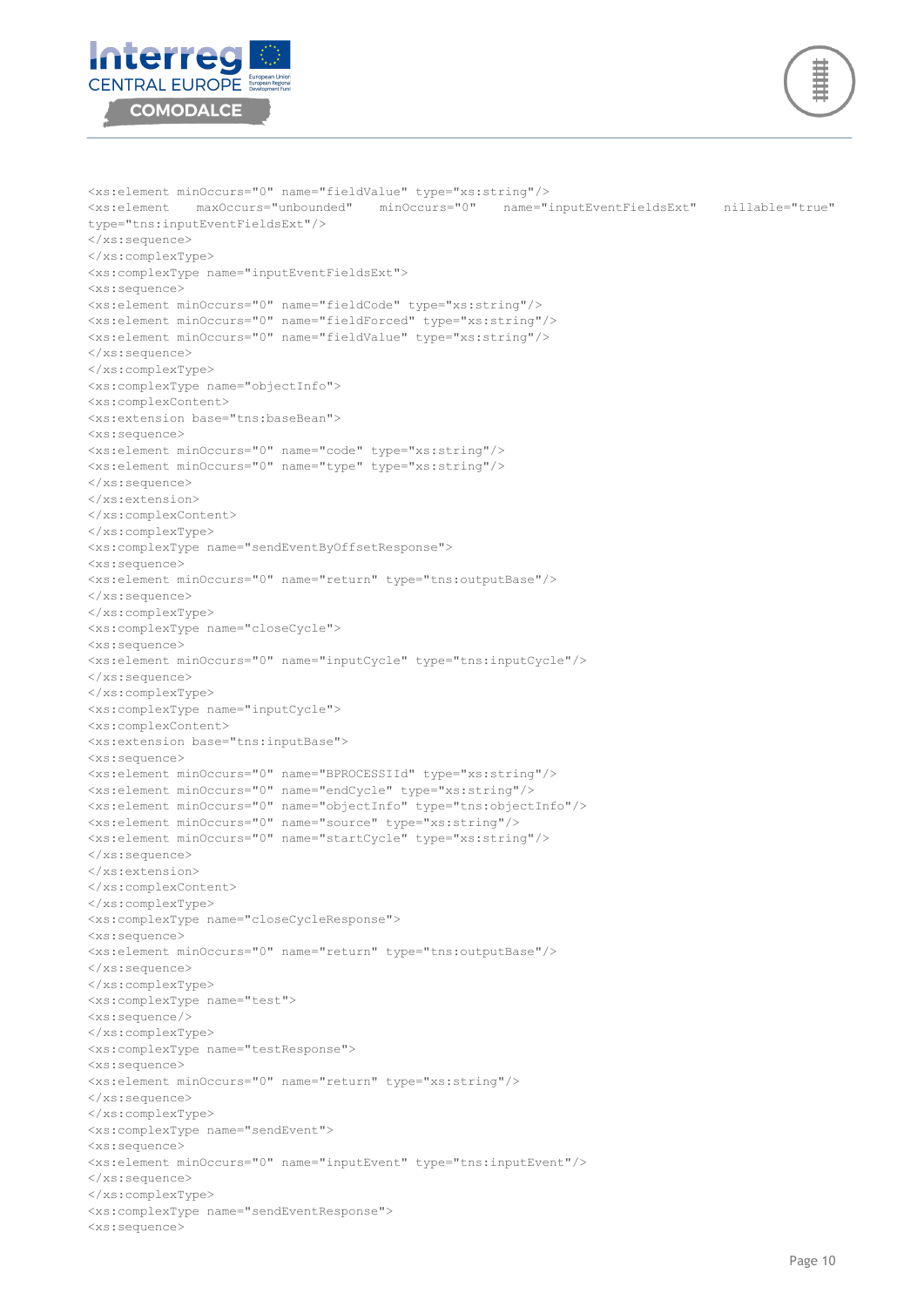



```
<xs:element minOccurs="0" name="return" type="tns:outputBase"/>
</xs:sequence>
</xs:complexType>
<xs:complexType name="sendEventByInspection">
<xs:sequence>
<xs:element minOccurs="0" name="InputEventByInspection" type="tns:inputEventByInspection"/>
</xs:sequence>
</xs:complexType>
<xs:complexType name="inputEventByInspection">
<xs:complexContent>
<xs:extension base="tns:inputBase">
<xs:sequence>
<xs:element minOccurs="0" name="eventSite" type="xs:string"/>
<xs:element minOccurs="0" name="localTime" type="xs:string"/>
<xs:element minOccurs="0" name="memoryRead" type="xs:string"/>
<xs:element minOccurs="0" name="objectInfo" type="tns:objectInfo"/>
<xs:element minOccurs="0" name="openClosed" type="xs:string"/>
<xs:element minOccurs="0" name="source" type="xs:string"/>
<xs:element minOccurs="0" name="tampReg" type="xs:string"/>
<xs:element minOccurs="0" name="gPSCoordinates" type="xs:string"/>
</xs:sequence>
</xs:extension>
</xs:complexContent>
</xs:complexType>
<xs:complexType name="sendEventByInspectionResponse">
<xs:sequence>
<xs:element minOccurs="0" name="return" type="tns:outputBase"/>
</xs:sequence>
</xs:complexType>
<xs:complexType name="getObjectTypes">
<xs:sequence>
<xs:element minOccurs="0" name="inputBase" type="tns:inputBase"/>
</xs:sequence>
</xs:complexType>
<xs:complexType name="getObjectTypesResponse">
<xs:sequence>
<xs:element minOccurs="0" name="return" type="tns:outputObjectsType"/>
</xs:sequence>
</xs:complexType>
<xs:complexType name="outputObjectsType">
<xs:complexContent>
<xs:extension base="tns:outputBase">
<xs:sequence>
<xs:element maxOccurs="unbounded" minOccurs="0" name="objectsType" nillable="true" 
type="tns:bTipoOggettoBean"/>
</xs:sequence>
</xs:extension>
</xs:complexContent>
</xs:complexType>
<xs:complexType name="bTipoOggettoBean">
<xs:complexContent>
<xs:extension base="tns:baseBean">
<xs:sequence>
<xs:element minOccurs="0" name="BTIPIOGGETTOId" type="xs:int"/>
<xs:element minOccurs="0" name="codTipoOggetto" type="xs:string"/>
<xs:element name="createBUTENTIId" type="xs:int"/>
<xs:element minOccurs="0" name="createTime" type="xs:dateTime"/>
<xs:element minOccurs="0" name="desTipoOggetto" type="xs:string"/>
<xs:element minOccurs="0" name="tipoCruscotto" type="xs:string"/>
<xs:element name="updateBUTENTIId" type="xs:int"/>
<xs:element minOccurs="0" name="updateTime" type="xs:dateTime"/>
</xs:sequence>
</xs:extension>
</xs:complexContent>
</xs:complexType>
```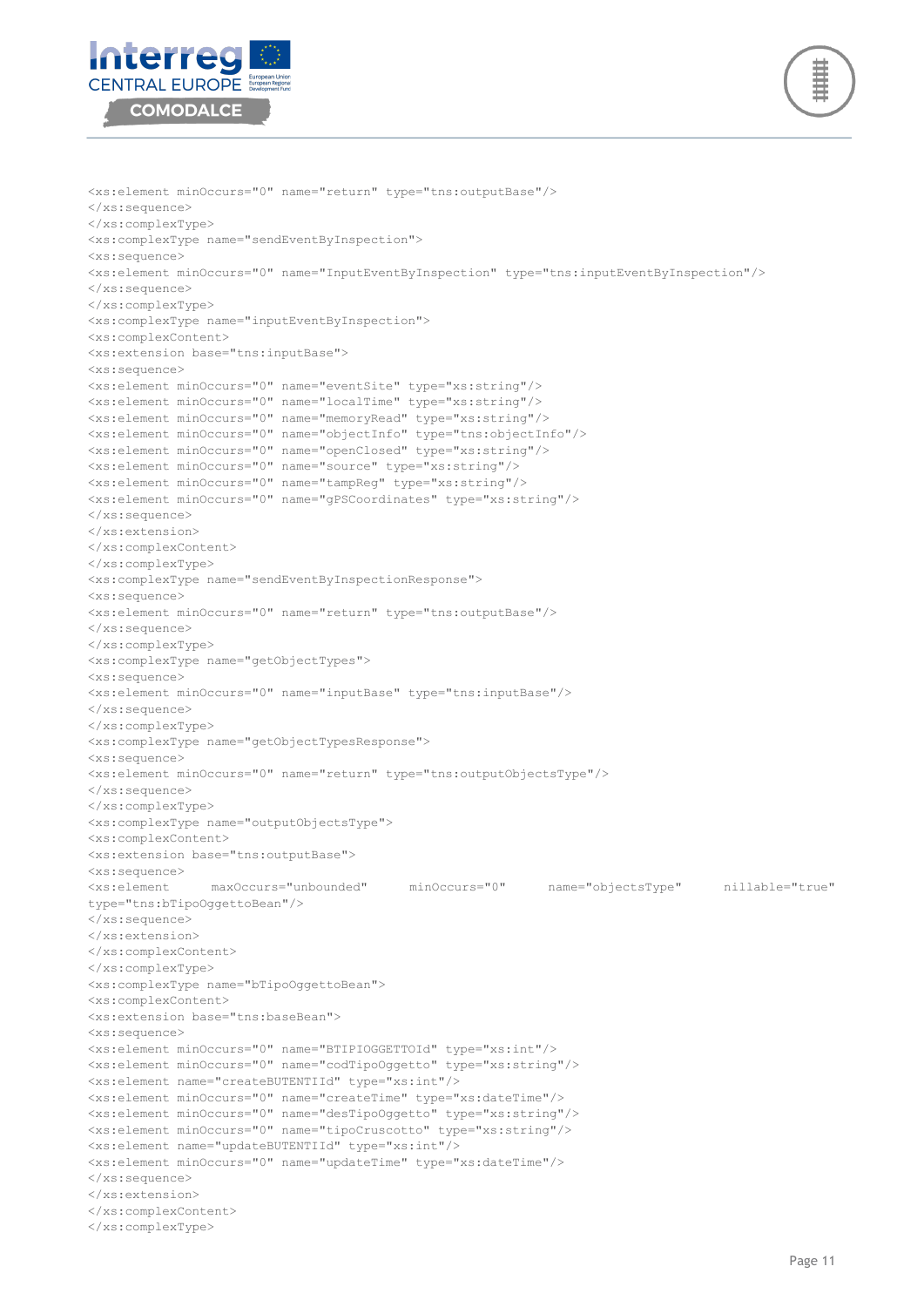



```
<xs:complexType name="getTransportList">
<xs:sequence>
<xs:element minOccurs="0" name="inputTransportList" type="tns:inputTransportList"/>
</xs:sequence>
</xs:complexType>
<xs:complexType name="inputTransportList">
<xs:complexContent>
<xs:extension base="tns:inputBase">
<xs:sequence>
<xs:element minOccurs="0" name="codLuogo" type="xs:string"/>
<xs:element minOccurs="0" name="idLista" type="xs:string"/>
<xs:element minOccurs="0" name="idProcesso" type="xs:string"/>
<xs:element minOccurs="0" name="requestTime" type="xs:string"/>
</xs:sequence>
</xs:extension>
</xs:complexContent>
</xs:complexType>
<xs:complexType name="getTransportListResponse">
<xs:sequence>
<xs:element minOccurs="0" name="return" type="tns:outputTransportList"/>
</xs:sequence>
</xs:complexType>
<xs:complexType name="outputTransportList">
<xs:complexContent>
<xs:extension base="tns:outputBase">
<xs:sequence>
<xs:element maxOccurs="unbounded" minOccurs="0" name="transportList" nillable="true" 
type="tns:bTransportListBean"/>
</xs:sequence>
</xs:extension>
</xs:complexContent>
</xs:complexType>
<xs:complexType name="bTransportListBean">
<xs:complexContent>
<xs:extension base="tns:baseBean">
<xs:sequence>
<xs:element minOccurs="0" name="codLuogo" type="xs:string"/>
<xs:element minOccurs="0" name="codOggetto" type="xs:string"/>
<xs:element minOccurs="0" name="descrizione" type="xs:string"/>
<xs:element minOccurs="0" name="idLista" type="xs:string"/>
<xs:element minOccurs="0" name="idProcesso" type="xs:string"/>
<xs:element minOccurs="0" name="requestTime" type="xs:string"/>
</xs:sequence>
</xs:extension>
</xs:complexContent>
</xs:complexType>
<xs:complexType name="setExportedTrainList">
<xs:sequence>
<xs:element minOccurs="0" name="inputTrainList" type="tns:inputTrainList"/>
</xs:sequence>
</xs:complexType>
<xs:complexType name="setExportedTrainListResponse">
<xs:sequence>
<xs:element minOccurs="0" name="return" type="tns:outputTrainList"/>
</xs:sequence>
</xs:complexType>
<xs:complexType name="getYardPosition">
<xs:sequence>
<xs:element minOccurs="0" name="qrCode" type="xs:string"/>
</xs:sequence>
</xs:complexType>
<xs:complexType name="getYardPositionResponse">
<xs:sequence>
<xs:element minOccurs="0" name="return" type="tns:outputYardPosition"/>
</xs:sequence>
```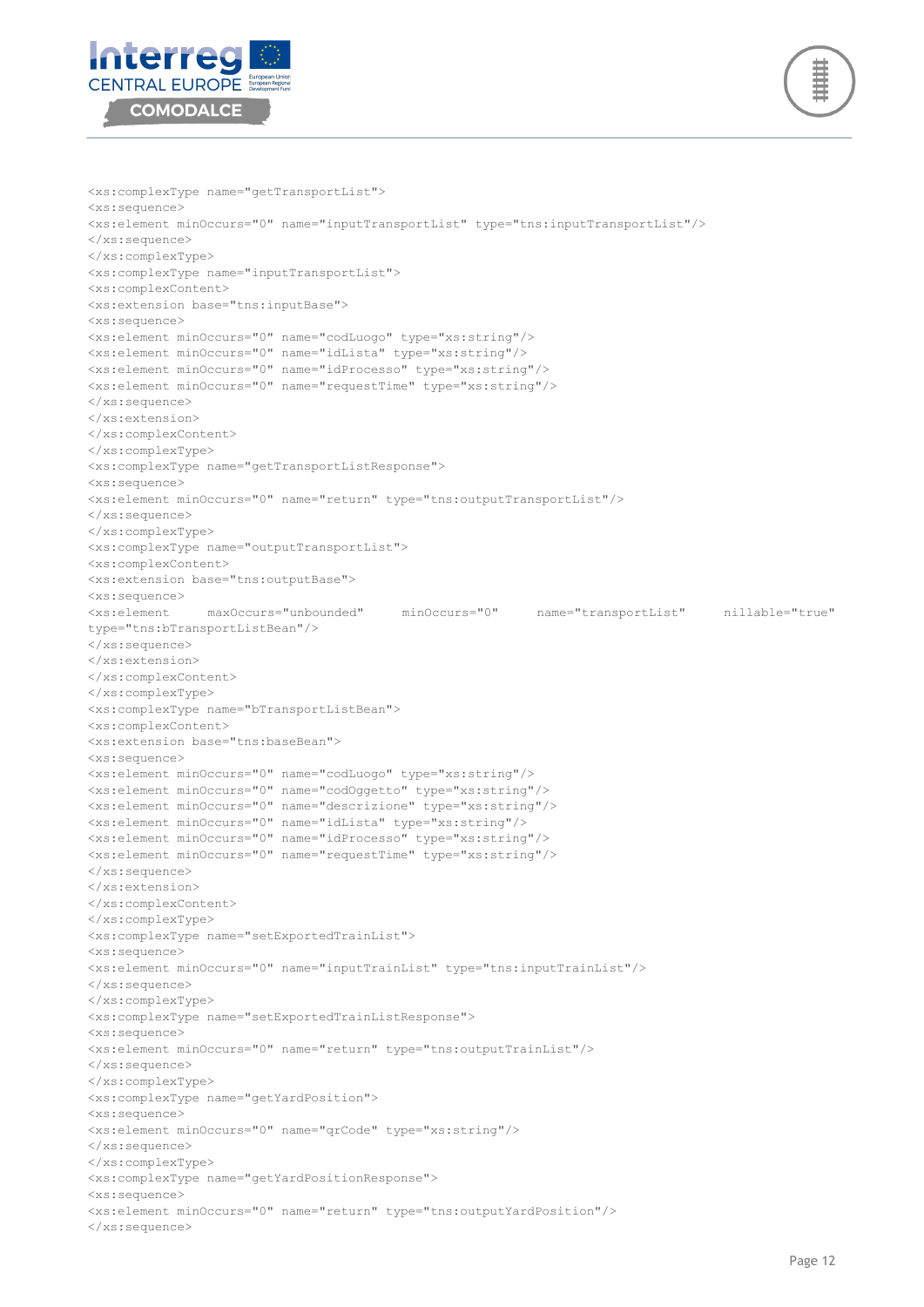



</xs:complexType> <xs:complexType name="outputYardPosition"> <xs:complexContent> <xs:extension base="tns:outputBase"> <xs:sequence> <xs:element minOccurs="0" name="yardPosition" type="xs:string"/> </xs:sequence> </xs:extension> </xs:complexContent> </xs:complexType> <xs:complexType name="getSets"> <xs:sequence> <xs:element minOccurs="0" name="inputBase" type="tns:inputBase"/> </xs:sequence> </xs:complexType> <xs:complexType name="getSetsResponse"> <xs:sequence> <xs:element minOccurs="0" name="return" type="tns:outputSets"/> </xs:sequence> </xs:complexType> <xs:complexType name="outputSets"> <xs:complexContent> <xs:extension base="tns:outputBase"> <xs:sequence> <xs:element maxOccurs="unbounded" minOccurs="0" name="insiemi" nillable="true" type="tns:iInsiemeBean"/> </xs:sequence> </xs:extension> </xs:complexContent> </xs:complexType> <xs:complexType name="iInsiemeBean"> <xs:complexContent> <xs:extension base="tns:baseBean"> <xs:sequence> <xs:element name="createBUTENTIId" type="xs:int"/> <xs:element minOccurs="0" name="createTime" type="xs:dateTime"/> <xs:element minOccurs="0" name="desInsieme" type="xs:string"/> <xs:element name="updateBUTENTIId" type="xs:int"/> <xs:element minOccurs="0" name="updateTime" type="xs:dateTime"/> <xs:element minOccurs="0" name="bTIPIOGGETTOId1" type="tns:bTipoOggettoBean"/> <xs:element minOccurs="0" name="bTIPIOGGETTOId2" type="tns:bTipoOggettoBean"/> <xs:element minOccurs="0" name="iINSIEMIId" type="xs:int"/> </xs:sequence> </xs:extension> </xs:complexContent> </xs:complexType> <xs:complexType name="getEvents"> <xs:sequence> <xs:element minOccurs="0" name="inputBase" type="tns:inputBase"/> </xs:sequence> </xs:complexType> <xs:complexType name="getEventsResponse"> <xs:sequence> <xs:element minOccurs="0" name="return" type="tns:outputEvents"/> </xs:sequence> </xs:complexType> <xs:complexType name="outputEvents"> <xs:complexContent> <xs:extension base="tns:outputBase"> <xs:sequence> maxOccurs="unbounded" minOccurs="0" name="events" nillable="true" type="tns:bEventoBean"/> </xs:sequence> </xs:extension> </xs:complexContent>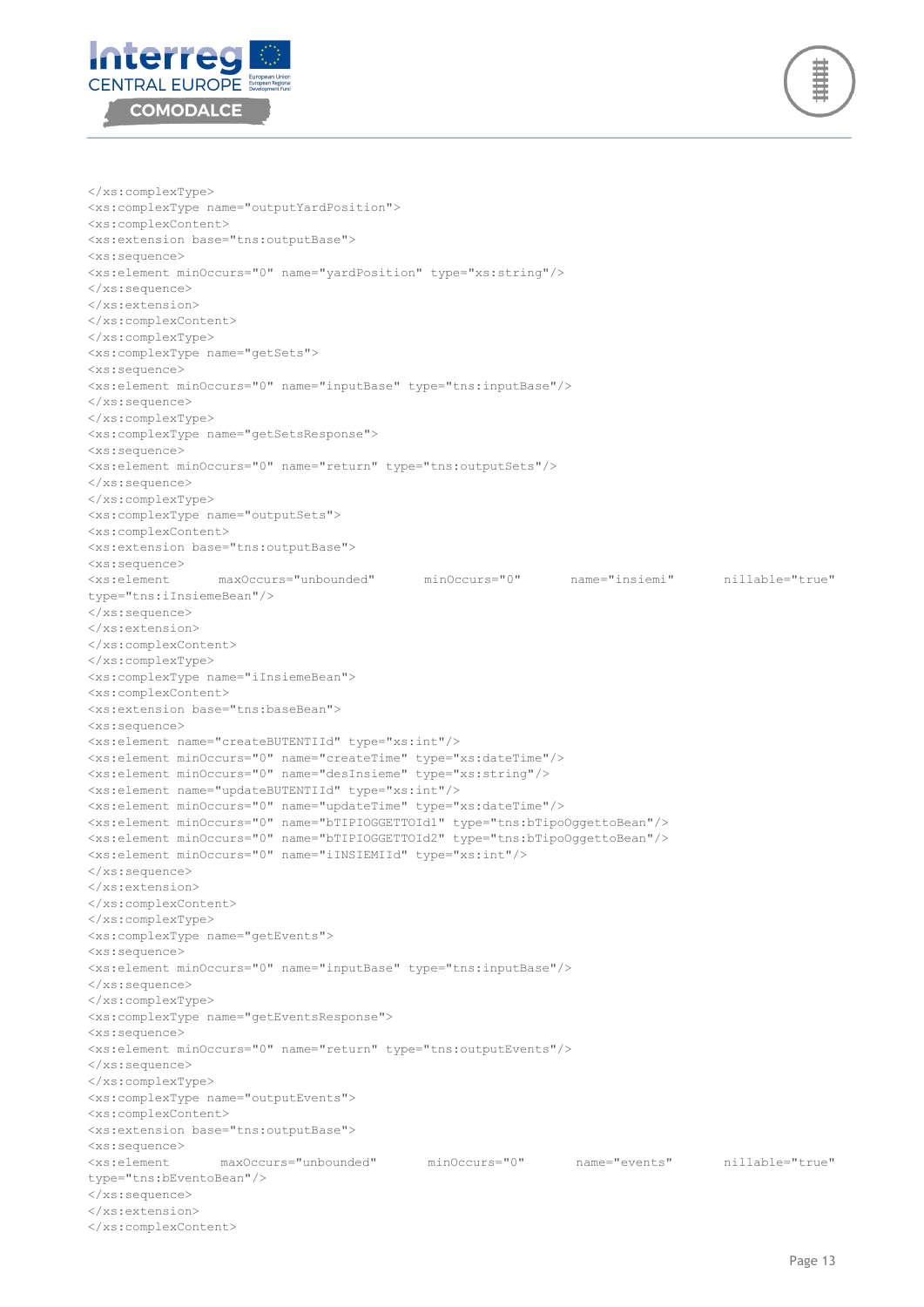



```
</xs:complexType>
<xs:complexType name="bEventoBean">
<xs:complexContent>
<xs:extension base="tns:baseBean">
<xs:sequence>
<xs:element minOccurs="0" name="BEVENTIId" type="xs:int"/>
<xs:element minOccurs="0" name="codEvento" type="xs:string"/>
<xs:element name="createBUTENTIId" type="xs:int"/>
<xs:element minOccurs="0" name="createTime" type="xs:dateTime"/>
<xs:element minOccurs="0" name="desEvento" type="xs:string"/>
<xs:element maxOccurs="unbounded" minOccurs="0" name="fieldList" nillable="true" type="tns:bField"/>
<xs:element minOccurs="0" name="mobile" type="xs:string"/>
<xs:element name="updateBUTENTIId" type="xs:int"/>
<xs:element minOccurs="0" name="updateTime" type="xs:dateTime"/>
</xs:sequence>
</xs:extension>
</xs:complexContent>
</xs:complexType>
<xs:complexType name="bField">
<xs:complexContent>
<xs:extension base="tns:baseBean">
<xs:sequence>
<xs:element minOccurs="0" name="descrizione" type="xs:string"/>
<xs:element minOccurs="0" name="label" type="xs:string"/>
<xs:element name="maxVal" type="xs:int"/>
<xs:element name="minVal" type="xs:int"/>
<xs:element minOccurs="0" name="obbligatorio" type="xs:string"/>
<xs:element name="ordine" type="xs:int"/>
<xs:element minOccurs="0" name="regExp" type="xs:string"/>
<xs:element minOccurs="0" name="tipoCampo" type="xs:string"/>
<xs:element minOccurs="0" name="bCAMPIId" type="xs:int"/>
</xs:sequence>
</xs:extension>
</xs:complexContent>
</xs:complexType>
<xs:complexType name="basicAuthenticate">
<xs:sequence/>
</xs:complexType>
<xs:complexType name="basicAuthenticateResponse">
<xs:sequence>
<xs:element name="return" type="xs:boolean"/>
</xs:sequence>
</xs:complexType>
<xs:complexType name="getQueueStatus">
<xs:sequence>
<xs:element name="id" type="xs:int"/>
</xs:sequence>
</xs:complexType>
<xs:complexType name="getQueueStatusResponse">
<xs:sequence>
<xs:element minOccurs="0" name="return" type="tns:queueStatus"/>
</xs:sequence>
</xs:complexType>
<xs:complexType name="queueStatus">
<xs:complexContent>
<xs:extension base="tns:baseBean">
<xs:sequence>
<xs:element minOccurs="0" name="createTime" type="xs:dateTime"/>
<xs:element minOccurs="0" name="jobNote" type="xs:string"/>
<xs:element minOccurs="0" name="jobStatus" type="xs:string"/>
<xs:element minOccurs="0" name="updateTime" type="xs:dateTime"/>
</xs:sequence>
</xs:extension>
</xs:complexContent>
</xs:complexType>
```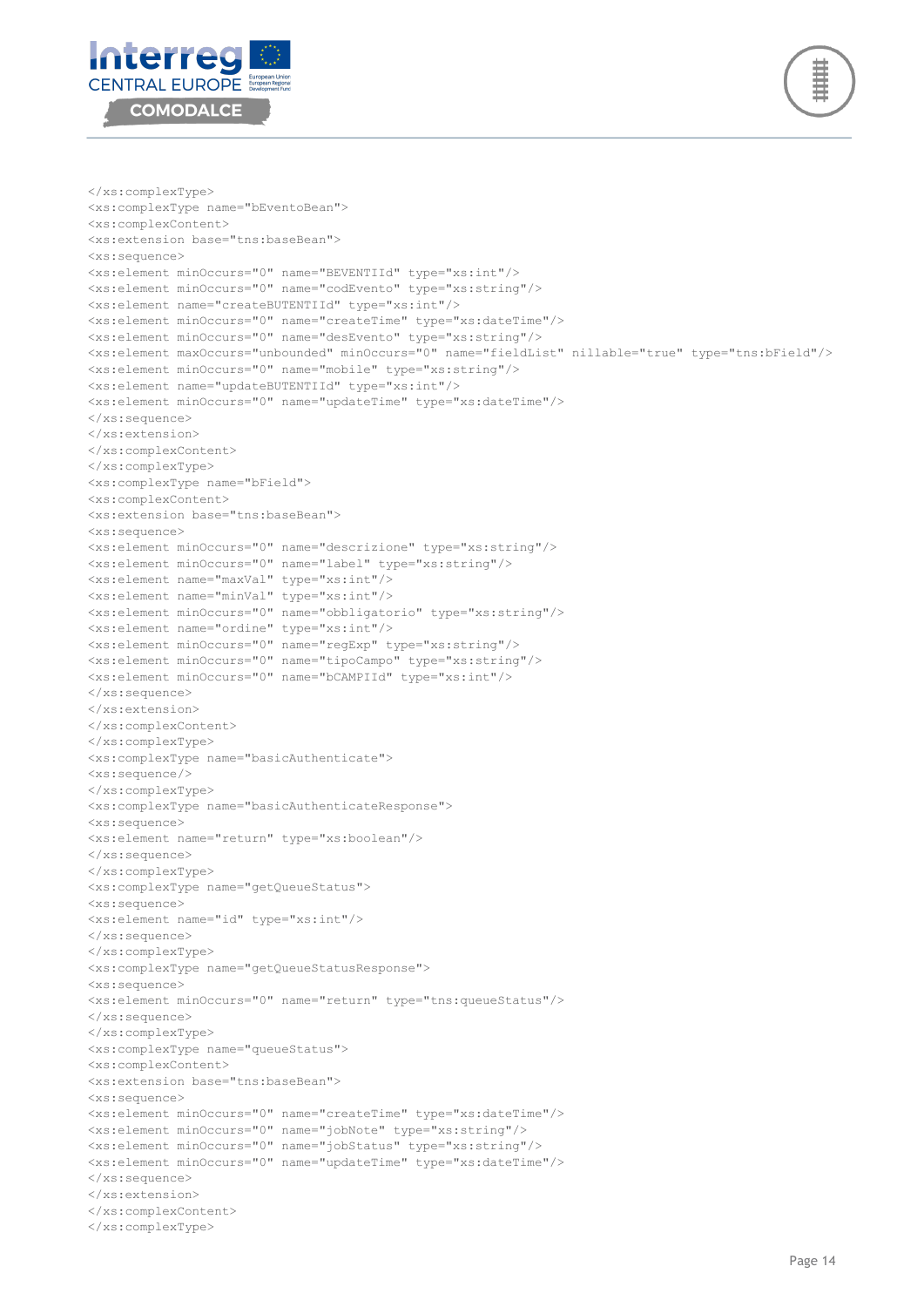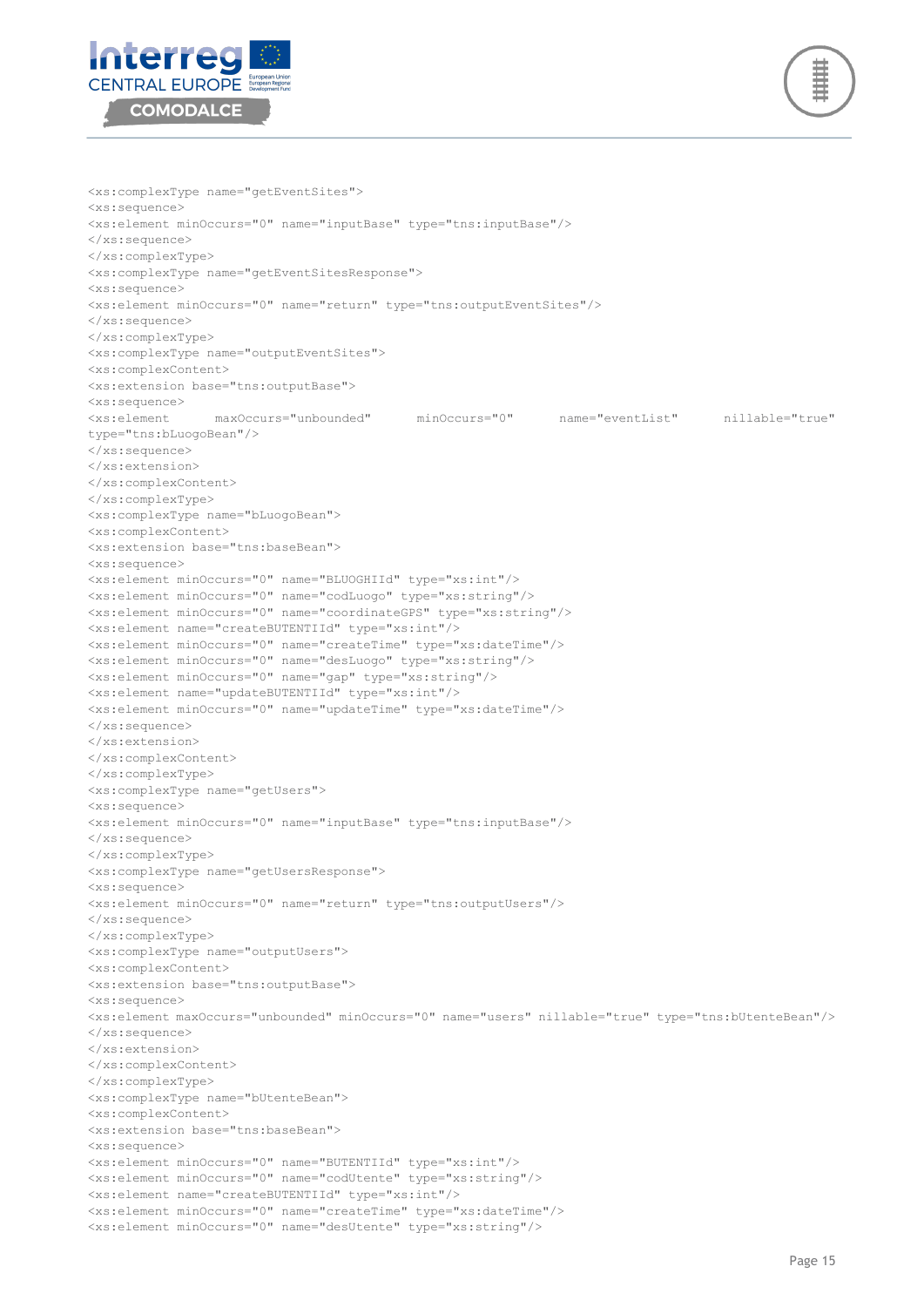



<xs:element minOccurs="0" name="email" type="xs:string"/> <xs:element minOccurs="0" name="password" type="xs:string"/> <xs:element name="updateBUTENTIId" type="xs:int"/> <xs:element minOccurs="0" name="updateTime" type="xs:dateTime"/> </xs:sequence> </xs:extension> </xs:complexContent> </xs:complexType> <xs:complexType name="setRelation"> <xs:sequence> <xs:element minOccurs="0" name="inputRelation" type="tns:inputRelation"/> </xs:sequence> </xs:complexType> <xs:complexType name="inputRelation"> <xs:complexContent> <xs:extension base="tns:inputBase"> <xs:sequence> <xs:element minOccurs="0" name="description" type="xs:string"/> <xs:element minOccurs="0" name="end" type="xs:string"/> <xs:element minOccurs="0" name="firstObjectInfo" type="tns:objectInfo"/> <xs:element minOccurs="0" name="GPSCoordinates" type="xs:string"/> <xs:element minOccurs="0" name="secondObjectInfo" type="tns:objectInfo"/> <xs:element minOccurs="0" name="site" type="xs:string"/> <xs:element minOccurs="0" name="source" type="xs:string"/> <xs:element minOccurs="0" name="start" type="xs:string"/> </xs:sequence> </xs:extension> </xs:complexContent> </xs:complexType> <xs:complexType name="setRelationResponse"> <xs:sequence> <xs:element minOccurs="0" name="return" type="tns:outputBase"/> </xs:sequence> </xs:complexType> <xs:complexType name="getUsersInfo"> <xs:sequence> <xs:element minOccurs="0" name="inputBase" type="tns:inputBase"/> </xs:sequence> </xs:complexType> <xs:complexType name="getUsersInfoResponse"> <xs:sequence> <xs:element minOccurs="0" name="return" type="tns:outputUsersInfo"/> </xs:sequence> </xs:complexType> <xs:complexType name="outputUsersInfo"> <xs:complexContent> <xs:extension base="tns:outputBase"> <xs:sequence> maxOccurs="unbounded" minOccurs="0" name="userInfoList" nillable="true" type="tns:bUserInfoBean"/> </xs:sequence> </xs:extension> </xs:complexContent> </xs:complexType> <xs:complexType name="bUserInfoBean"> <xs:sequence> <xs:element minOccurs="0" name="codUtente" type="xs:string"/> <xs:element minOccurs="0" name="desProcesso" type="xs:string"/> <xs:element minOccurs="0" name="desSede" type="xs:string"/> <xs:element minOccurs="0" name="bPROCESSIId" type="xs:int"/> <xs:element minOccurs="0" name="bSEDIId" type="xs:int"/> <xs:element minOccurs="0" name="bUTENTIId" type="xs:int"/> </xs:sequence> </xs:complexType> <xs:complexType name="sendNotification">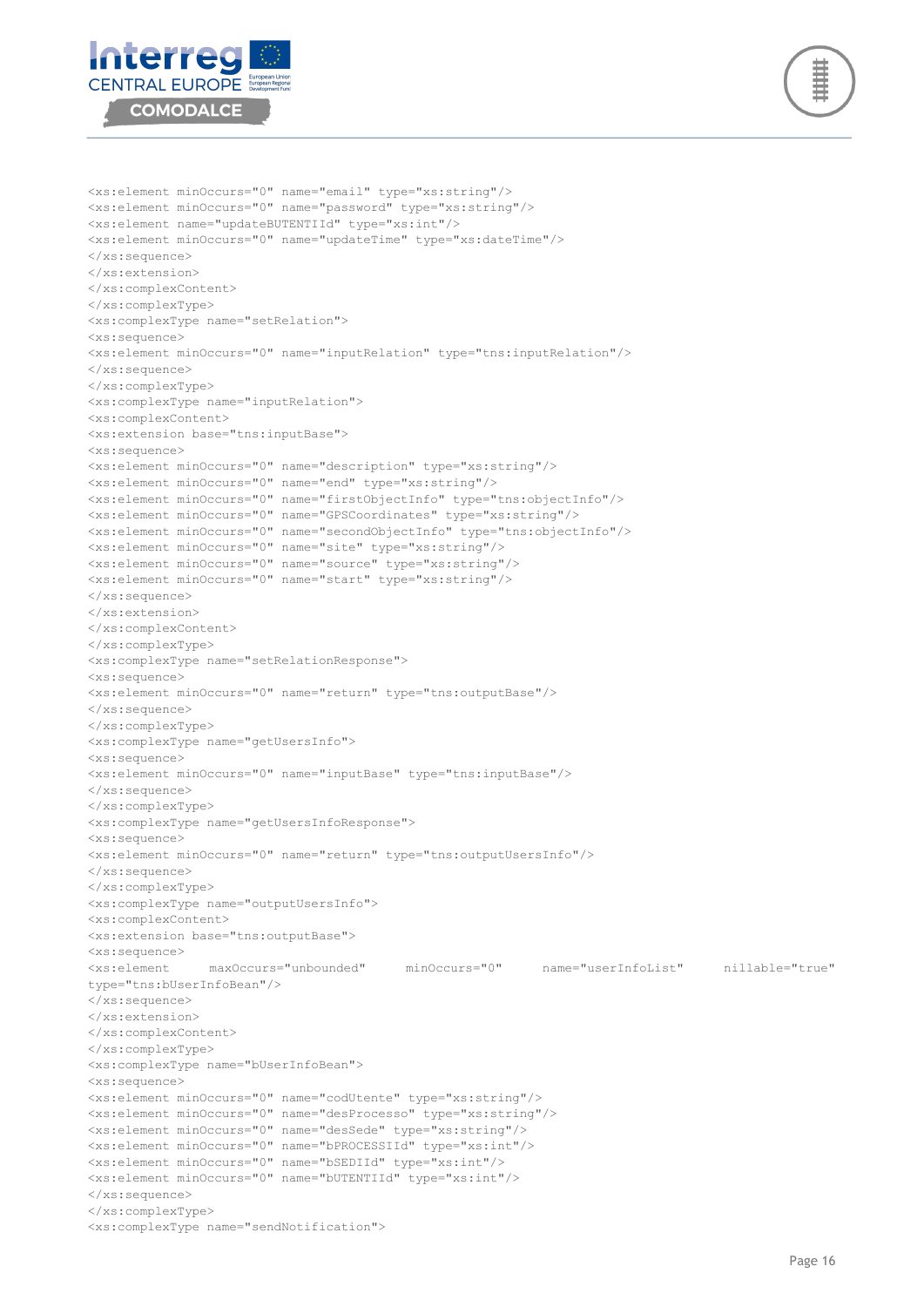



```
<xs:sequence>
<xs:element minOccurs="0" name="notificationInputBean" type="tns:notificationInputBean"/>
</xs:sequence>
</xs:complexType>
<xs:complexType name="notificationInputBean">
<xs:complexContent>
<xs:extension base="tns:baseBean">
<xs:sequence>
<xs:element minOccurs="0" name="codiceEvento" type="xs:string"/>
<xs:element maxOccurs="unbounded" minOccurs="0" name="params" nillable="true" type="xs:anyType"/>
<xs:element name="sede" type="xs:int"/>
<xs:element name="userid" type="xs:int"/>
</xs:sequence>
</xs:extension>
</xs:complexContent>
</xs:complexType>
<xs:complexType name="sendNotificationResponse">
<xs:sequence>
<xs:element minOccurs="0" name="return" type="tns:outputBase"/>
</xs:sequence>
</xs:complexType>
<xs:complexType name="importTransportList">
<xs:sequence>
<xs:element minOccurs="0" name="transportListBean" type="tns:transportListBean"/>
</xs:sequence>
</xs:complexType>
<xs:complexType name="transportListBean">
<xs:complexContent>
<xs:extension base="tns:baseBean">
<xs:sequence><br><xs:element maxOccurs="unbounded"
                                      minOccurs="0" name="additionalHeaderField" nillable="true"
type="tns:additionalHeaderField"/>
<xs:element minOccurs="0" name="arrivalCode" type="xs:string"/>
<xs:element minOccurs="0" name="ata" type="xs:dateTime"/>
<xs:element minOccurs="0" name="atd" type="xs:dateTime"/>
<xs:element minOccurs="0" name="closeDateTime" type="xs:dateTime"/>
<xs:element minOccurs="0" name="code" type="xs:string"/>
<xs:element minOccurs="0" name="departureCode" type="xs:string"/>
<xs:element minOccurs="0" name="departureOffice" type="xs:string"/>
<xs:element minOccurs="0" name="description" type="xs:string"/>
<xs:element minOccurs="0" name="destinationOffice" type="xs:string"/>
<xs:element minOccurs="0" name="eta" type="xs:dateTime"/>
<xs:element minOccurs="0" name="etd" type="xs:dateTime"/>
<xs:element minOccurs="0" name="openDateTime" type="xs:dateTime"/>
<xs:element minOccurs="0" name="ownerCode" type="xs:string"/>
<xs:element minOccurs="0" name="processId" type="xs:string"/>
<xs:element minOccurs="0" name="ptd" type="xs:dateTime"/>
<xs:element minOccurs="0" name="status" type="xs:string"/>
                                      minOccurs="0" name="transportListDetail" nillable="true"
type="tns:transportListDetail"/>
<xs:element minOccurs="0" name="voyageId" type="xs:string"/>
</xs:sequence>
</xs:extension>
</xs:complexContent>
</xs:complexType>
<xs:complexType name="additionalHeaderField">
<xs:sequence>
<xs:element minOccurs="0" name="fieldCode" type="xs:string"/>
<xs:element minOccurs="0" name="fieldForced" type="xs:string"/>
<xs:element minOccurs="0" name="fieldValue" type="xs:string"/>
</xs:sequence>
</xs:complexType>
<xs:complexType name="transportListDetail">
<xs:sequence>
```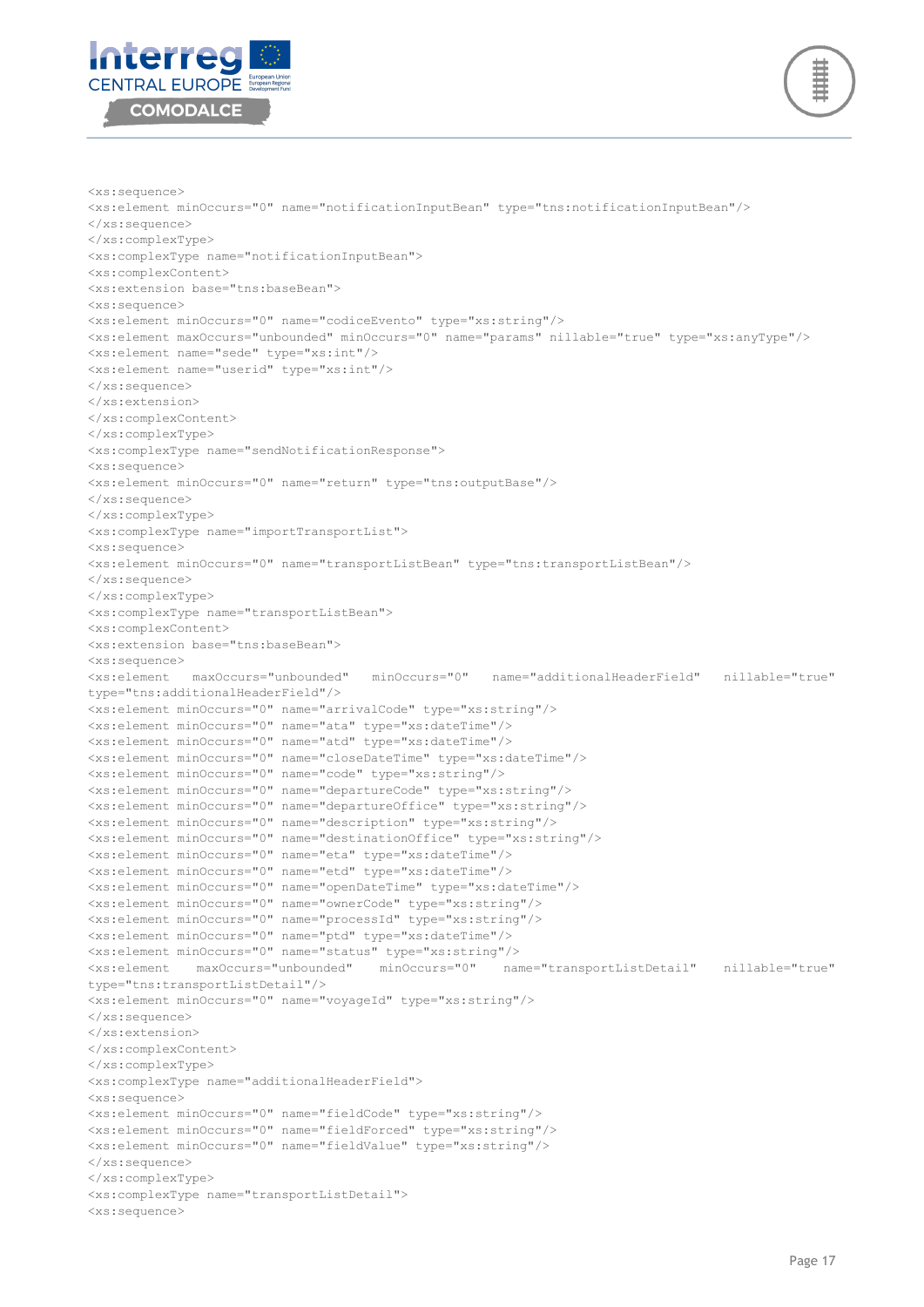

**Interreg CENTRAL EUROPE COMODALCE** 

Page 18